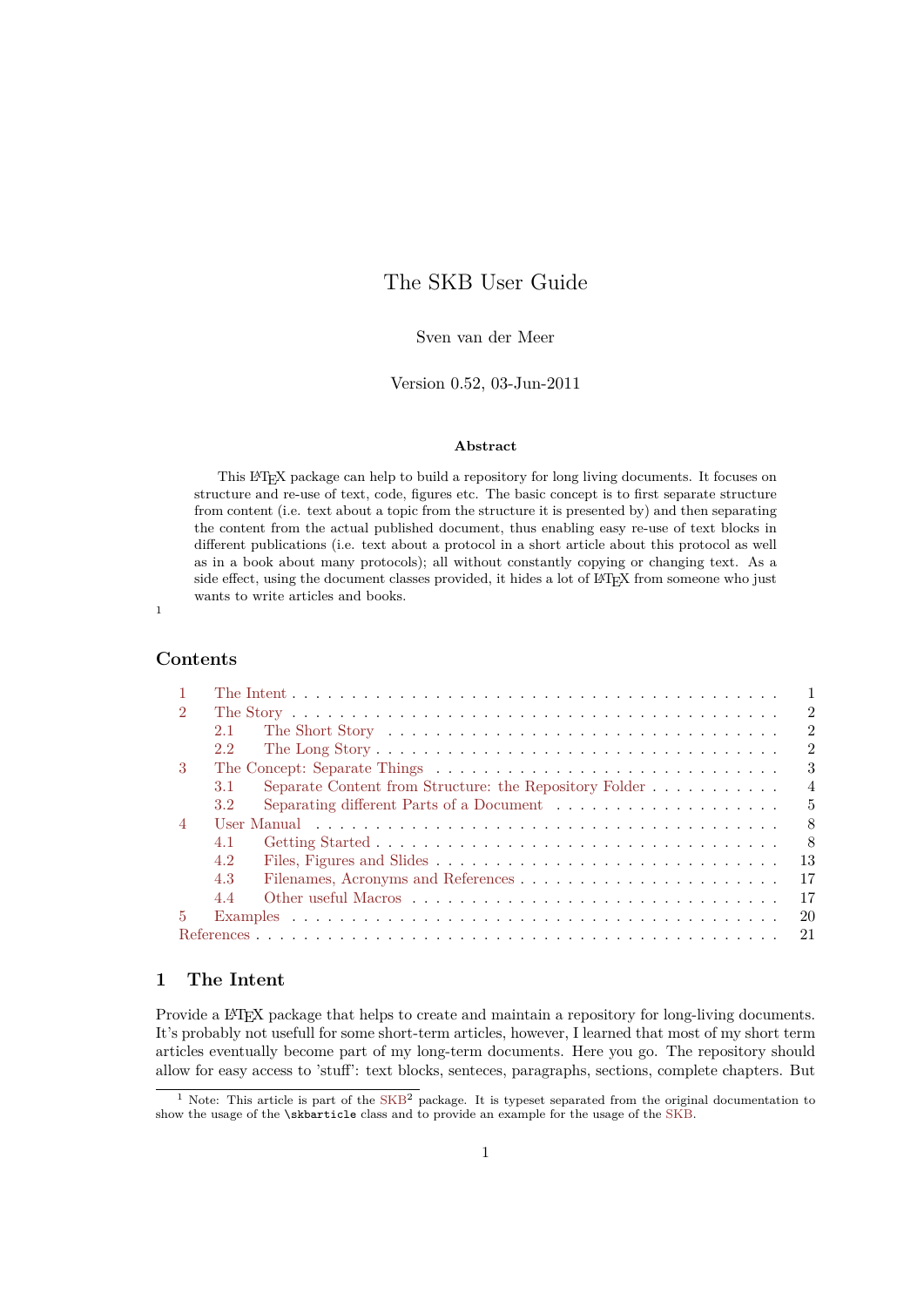also to figures, code sniplets, examples, etc. And I do want to limit the amount of repetition of information. For example, if I use a certain example in an article I might want to use the same (identical) example in a book or a presentation or lecture notes. If I only copy the example I have to maintain several sources, and over time I will not remember which of them is normative. As a side effect, I also want to optimise document creation and limit the LATEX or document class specific code in my documents.

## <span id="page-1-0"></span>**2 The Story**

#### <span id="page-1-1"></span>**2.1 The Short Story**

I have written papers, done a lot of presentations, provided some book chapters, still working on a book, participated in many research proposals and projects, and created tons of notes and figures. As of early 2009, most of that information was distributed over the repositories of different projects and organisations I worked for, in some document management systems, on several websites, databases, my preferred email client (which changed twice), different computers and later even different external hard drives and  $\text{USB}^3$  $\text{USB}^3$  $\text{USB}^3$  sticks. Looking for specific text or a particular figure could easily end in a days work. Tools like desktop search engines can help to find 'stuff'. I used them, but if they found anything it was hard to maintain the context it was written in and some formats or sources were out of reach for them. Even worse with figures and the many versions some of them evolved in over time. After multiple jobs and several years, all I had is kind of a very messy base of knowledge, well-hidden somewhere, thus very difficult to locate and impossible to maintain.

So I started early 2009 to re-organise my 'stuff'. At the same time, I did realise that moving away from LATEX was part of the problem (and I thought using the other text processor would help, it actually didn't, long-term). So L<sup>AT</sup>EX became, again, the text processor of choice, and with it the ability for a complete different approach to organise my 'stuff'. This was the moment the [SKB](#page-20-1) was created. SKB stands for Sven's Knowledge Base. The L<sup>A</sup>T<sub>F</sub>X package skb, described in this article, forms part of a larger software system that uses  $\text{SQL}^4$  $\text{SQL}^4$  $\text{SQL}^4$  ite databases, a small  $\text{PHP}^5$  $\text{PHP}^5$  $\text{PHP}^5$ framework, Apache for [HTML](#page-20-5)<sup>6</sup> access and recently also a Java port.

My document repository uses the skb package, so most of my documents are eventually LATEX documents. I am saying eventually because I still use other tools (like Microsoft's Powerpoint), but integrate their output in my repository. I do all my figures these days using Inkscape, so the source is  $SVG^7$  $SVG^7$  and the output for L<sup>AT</sup>EX documents [PDF](#page-20-7)<sup>8</sup>. For editing the text files I do flip between UE Studio and LeD. Parts of the content (such as acronyms and bibliographic information) are maintained in [SQLi](#page-20-3)te databases and exported to L<sup>AT</sup>FX. This package now shows how I build my documents.

### <span id="page-1-2"></span>**2.2 The Long Story**

Over several years of writing documents (articles, books, reports, standards, research proposals) ideas and concepts became distributed (actually a euphemism for 'hidden') within many many documents (in all sorts of formats) located at many many locations (such as local file system,

<sup>3</sup>Universal Serial Bus [\(USB\)](#page-20-2)

<sup>4</sup>Structured Query Language [\(SQL\)](#page-20-3)

<sup>5</sup>PHP Hypertext Preprocessor [\(PHP\)](#page-20-4)

<sup>6</sup>Hyper Text Markup Language [\(HTML\)](#page-20-5)

<sup>7</sup>Scalable Vector Graphics [\(SVG\)](#page-20-6)

<sup>8</sup>Portable Document Format [\(PDF\)](#page-20-7)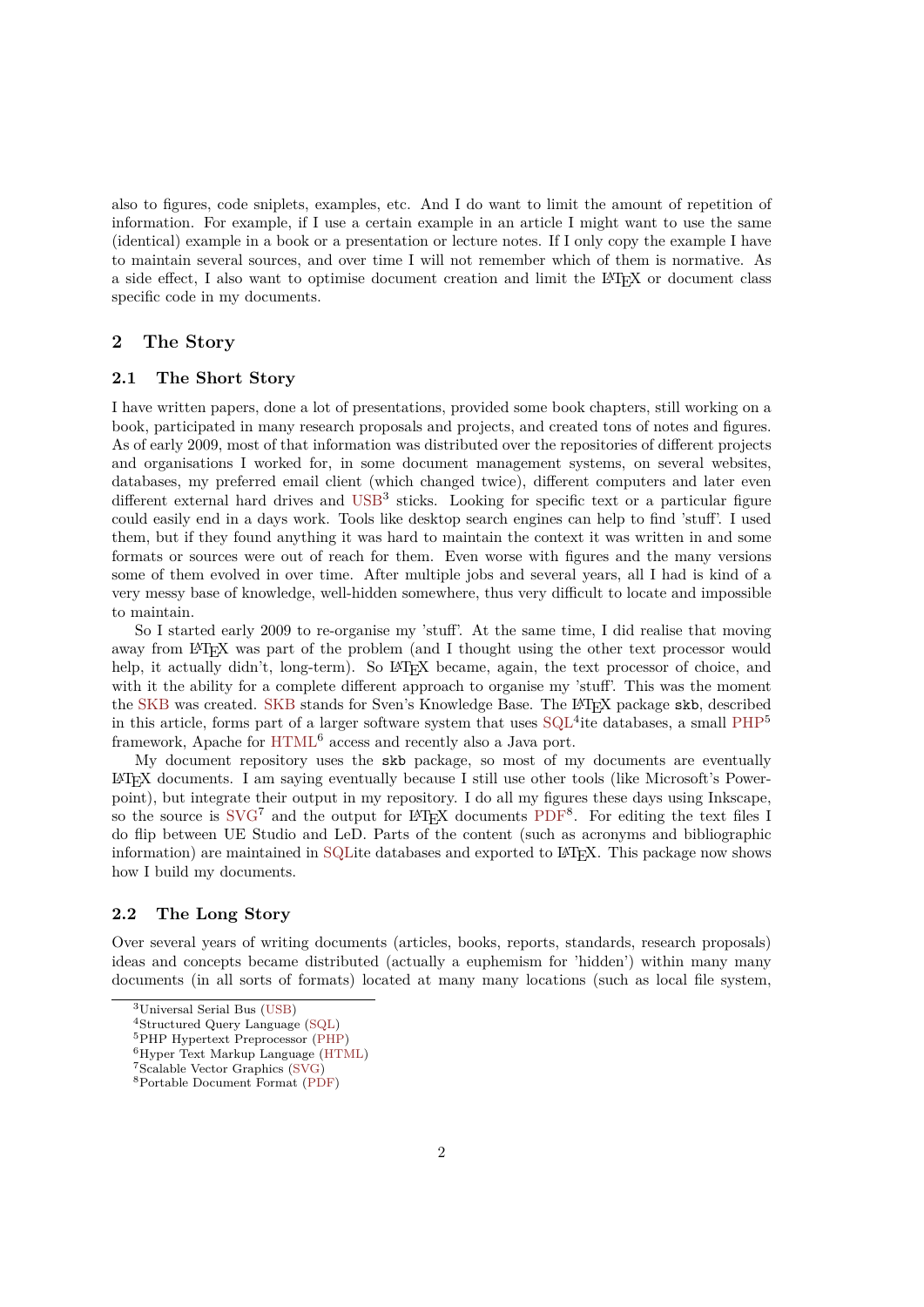document management system, subversion/perforce systems, web servers, email clients). The problems associated to this situation are manifold:

- Ideas/concepts are hidden, often un-accessible and, as I experienced, search tools are of limited help.
- The documents are written in all sorts of formats or available only in (usually proprietary) binary formats. Ever tried to open a document written in [MS](#page-20-8)<sup>9</sup> WinWord 6.0 with customised document template in a newer version of the same programme? You know then what I am talking about.
- Reusing the ideas/concepts, once found in a document and managed to open that very document, usually involves huge amount of re-formatting. This will produce mistakes. Ever tried to use a BIBT<sub>EX</sub>) generated reference list, found in a [PDF](#page-20-7) file in a new article? I found better ways to spend my nights and weekends (yes, I am married and I have a garden).
- Over time, it can become very difficult to distinguish between different versions of a document, concept and/or idea. As it happens in real life, things move on even in computing and the related sciences. Documents are written for a specific historic context, which might but often will not appear in their abstract (or the name of the folder their are stored in).
- The above issues do apply to figures and presentations as much as to the text part of documents. Reorganising my documents/figures/presentations I did find way too many duplicates. I have used too many graphic software packages in the past 10 years which don't exist anymore, or which do not run on the latest version of my preferred operating system. Some of the figures are only available in some sort of low-resolution bitmap, rendering them useless even for a non-peer-reviewed article today (the original source got 'lost', in most cases because someone removed the project folder after the project was terminated).

A solution is to create a unified document repository, then use this repository as 'normative source' to create documents for specific purposes while leaving the text blocks, headings, figures, presentations, references, acronyms and all other reusable 'stuff' in the repository for the next document which might (hopefully will) benefit from them. This can (did it for me already) safe a lot of time, demands archiving (of published documents, thus creating a traceable history), helps to keep important information updated (without jeopardising any other work) and prevents losing any 'stuff'.

The repository needs a few rules, a (customisable) structure but beside that only a bit of effort to be maintained. To give an example: while writing the first version of this article (May 11, 2009), I have moved 4 lecture notes, 2 presentations, 1 book chapter, 1 book (in writing), 1 textbook (for students, with 4 chapters) and 4 articles from my 'mess' into my repository. This involved some re-formatting (plus the occasional re-drawing) to bring the original sources into the target formats. At the same time I did develop the rules of my repository, the structure and the (mostly LATEX) code (and re-wrote/structured/ruled most of them a few times). I ended up with 1,314 files in 87 folders, which create 9 articles, 2 books, 1 textbook, 3 lecture notes and this document (note: the number of articles increased, because I could re-assemble 'stuff' for new uses, spending some five minutes per one new article). I did remove roughly 100 pages of text (take the classic Spring  $LNCS^{10}$  $LNCS^{10}$  format and you get the point of the number of characters) and some 40 figures (all duplicates). I did find way too many errors in the original sources (most of which have been created by 're-using' them earlier from even more-original-sources).

## <span id="page-2-0"></span>**3 The Concept: Separate Things**

You already got the idea that separation is important, reading about published documents and a normative repository. The basic idea is: think separation – separate as much as you can, but not

<sup>9</sup>Microsoft [\(MS\)](#page-20-8)

<sup>10</sup>Lecture Notes in Computer Science [\(LNCS\)](#page-20-9)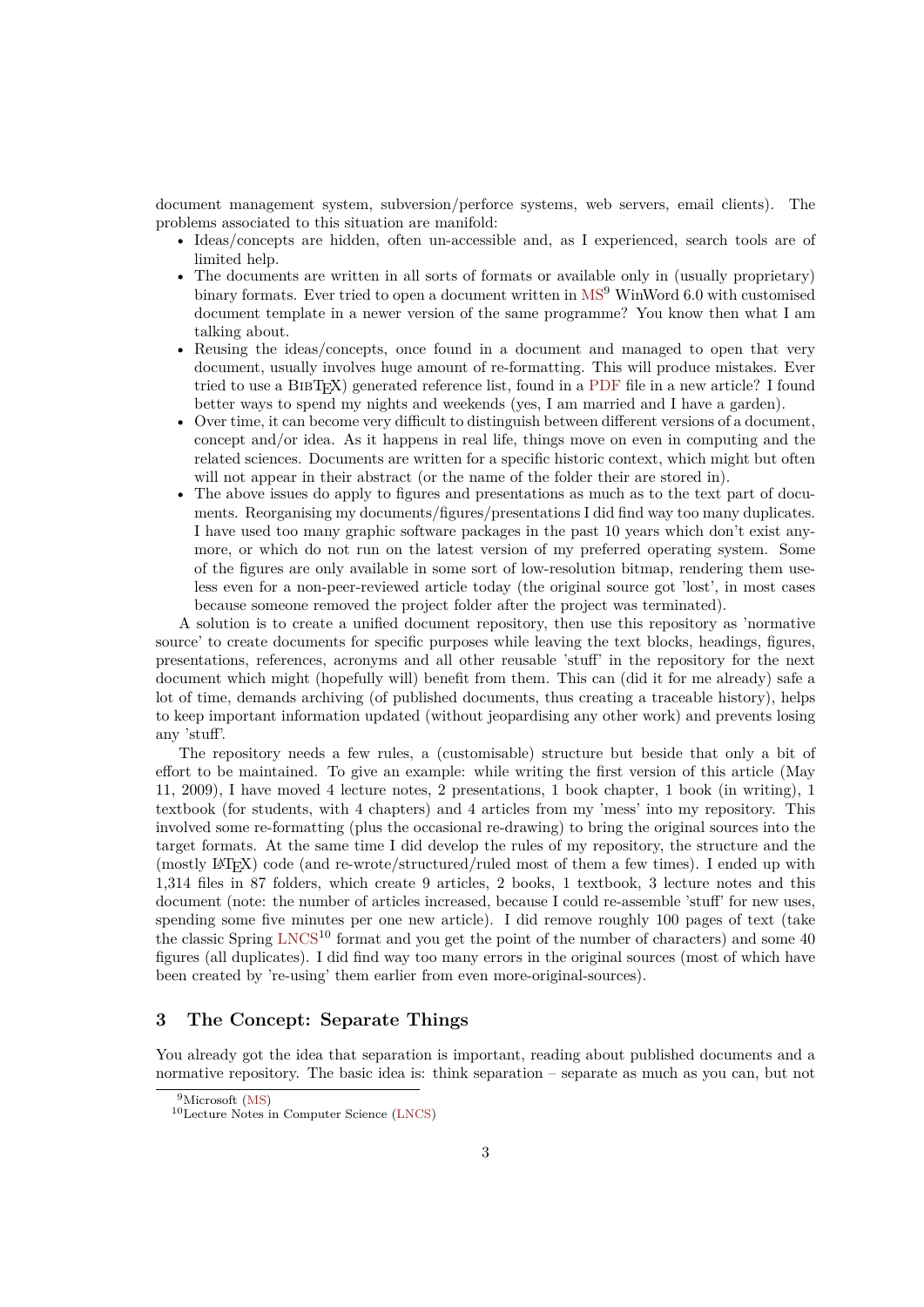more. I know that this sounds like a strange idea when the goal is a unified repository, but it is essential. So we separate several concerns (taking a concept of distributed system design). So if we want to facilitate re-usability, we have to:

- 1. separate content of a document from its structure and
- 2. separate the different parts of a document.

For the impatient:

- 1. Separating content from structure means to identify small, coherent blocks of information, i.e. text describing a certain aspect or an example, and put them separated into the repository folder.
- 2. Separating parts of a document means to separate the part that is important for publishing from the part that is important for the content and put them into different places (one in the publish folder and the other one in the repository older). It also means to build a separate repository for figures, since they could be used in many different small blocks of information.

#### <span id="page-3-0"></span>**3.1 Separate Content from Structure: the Repository Folder**

Now, separating the structure from the content first. The structure of a document (we stay with classic text documents like articles, books, etc. for a while) is words in sentences in paragraphs in (sub-) sections in chapters (if its a book, of not only sections)<sup>11</sup>. We collect sentences and paragraphs but separate them from headings. LATEX is doing that already with the macros for chapters and sections. We go one step further and provide a generic way to identify a heading with the [SKB](#page-20-1) macro **\setheading**. This allows to select the appropriate L<sup>A</sup>T<sub>E</sub>X heading level at a later stage having the context of that later stage in mind (i.e. it might be a section in an article but a chapter in a book). Now we create a structure for the resulting files in our repository, adding meaningful names to the directories and files. Obviously the names of these folders should provide some idea about the general characterisation of the files they contain. Example? Well, if you collect information from [SDO](#page-20-10) the top folder could be named sdo and the sub-folders using the respective Standard Defining Organisation [\(SDO\)](#page-20-10) acronyms, such as omg for the  $OMG^{12}$  $OMG^{12}$  and ieee for the  $IEEE^{13}$  $IEEE^{13}$  and ietf for the  $IETF^{14}$  $IETF^{14}$ . We put all this in a folder named repository, making it explicit that here is were we find all our normative content. The following example shows how that looks like.

<span id="page-3-1"></span><sup>11</sup>One very meticulous person might add 'characters' and mention that there are more ways to think about a document's structure. But that person is not me. The structure I used fits the purpose (as of now), if it doesn't anymore I will look further.

 $12$ Object Management Group [\(OMG\)](#page-20-11)

<sup>13</sup>Institute of Electrical and Electronic Engineers [\(IEEE\)](#page-20-12)

<sup>14</sup>Internet Engineering Task Force [\(IETF\)](#page-20-13)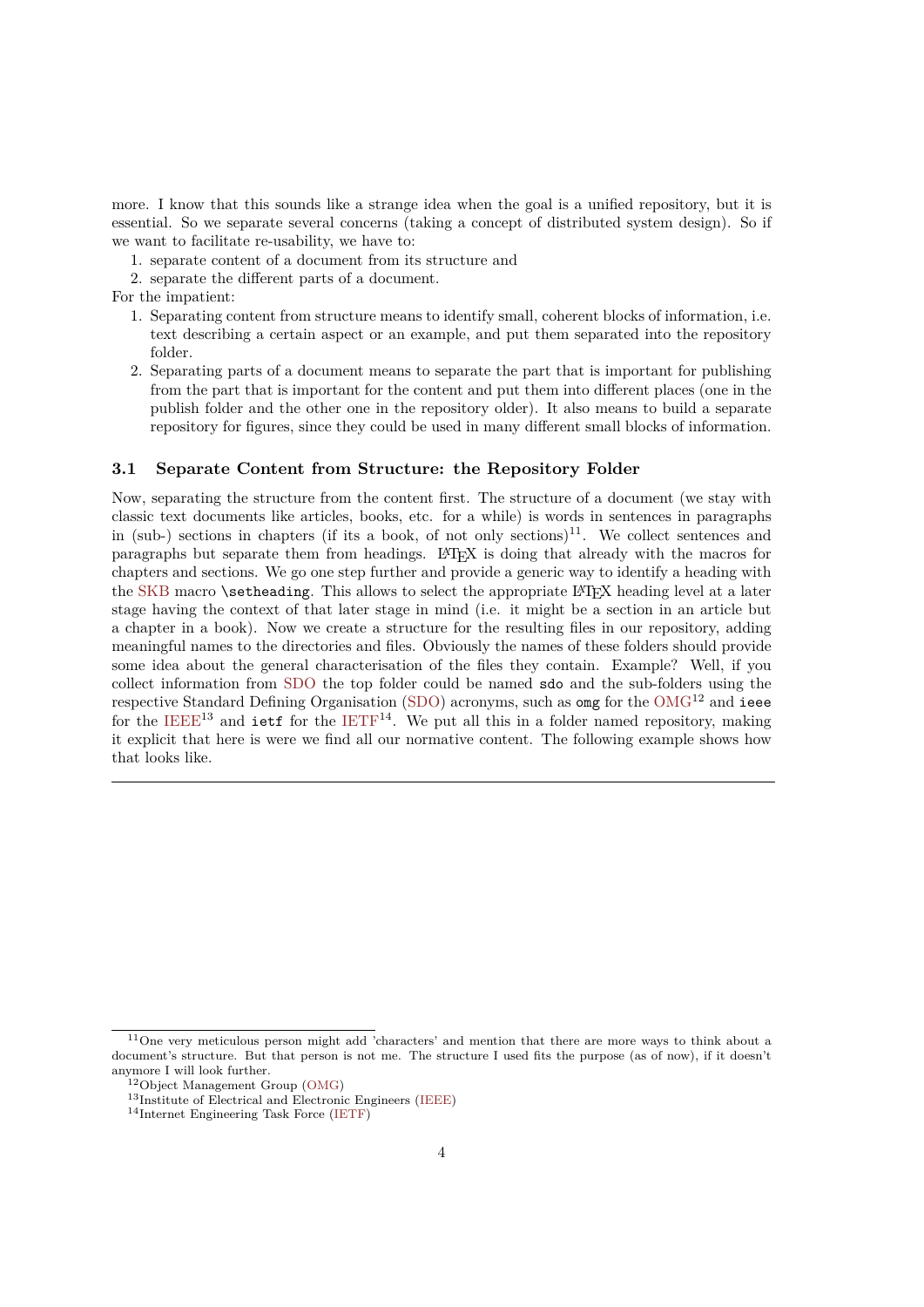| $L_{\perp}$ []                                                                                                                                       |  |
|------------------------------------------------------------------------------------------------------------------------------------------------------|--|
|                                                                                                                                                      |  |
|                                                                                                                                                      |  |
|                                                                                                                                                      |  |
| $l = [ \ldots ]$                                                                                                                                     |  |
| ${\sf i}$ iet ${\sf f}$ $\ldots$ $\ldots$ $\ldots$ $\ldots$ $\ldots$ $\ldots$ $\ldots$ $\ldots$ $\ldots$ . $\ldots$ . ${\sf files}$ for IETF 'stuff' |  |
|                                                                                                                                                      |  |
| $\lfloor$ $\lfloor$ $\ldots$ $\rfloor$                                                                                                               |  |
| $\lfloor$ $\lfloor$ $\lceil$ $\ldots$ $\rceil$                                                                                                       |  |
|                                                                                                                                                      |  |

The result: we have a structure of files, containing our 'stuff', integrated in a structure of folders that allows us to find it (the better this structure the more helpful it is, and remember this is a 'personal' repository, so your personal flavour is king).

#### <span id="page-4-0"></span>**3.2 Separating different Parts of a Document**

The next step is to separate the remaining parts of a document based on their semantics. You are probably doing that already if you maintain a database for bibliographic information and have many of your articles using it. But we can and should do much more than that.

#### **3.2.1 Bibliography, Acronyms and Figures**

So the combination of  $\cancel{BTR}$  and BIBT<sub>EX</sub> already helps us for this separation. Using the acronym package, we can extend this to acronyms. Looking into the highly common re-use of figures, we should look into this as well. Let's take the organisation of bibliographic information as a template. I store them using BibTEXand process them with the biblatex package (but that is not critical for now). My BIBT<sub>E</sub>Xdatabase is in a special folder (we can call it references for the moment) and it uses a file structure that helps me to find information. This structure is based on the BIBT<sub>E</sub>Xand biblatex classification, i.e. inproceedings, article, book, thesis, standard, etc.

Now, I can do the same for figures: put them into a special folder (we can call it figures for the moment), which contains the source of the figures and the generated formats I need for my documents (usually [PDF,](#page-20-7) some [PNG](#page-20-14)<sup>15</sup>). Now I can reference these figures from the repository as well as for other use cases, such as web publishing or presentations<sup>16</sup>.

Last not least, the acronym package allows for an automatic handling of acronyms, including list of acronyms. It is very similar to BIBT<sub>EX</sub> in that it will only show the acronyms used in a document out of a (potentially large) database.

<sup>15</sup>Portable Network Graphics [\(PNG\)](#page-20-14)

<sup>16</sup>My figures are exclusively in [SVG](#page-20-6) using inkscape (www.inkscape.org). This has the advantage of a standardised, text-based format with many export options. All my figures are in a single root folder, structured very similar to the document folders created above, but separated from it. This makes re-use of figures very easy.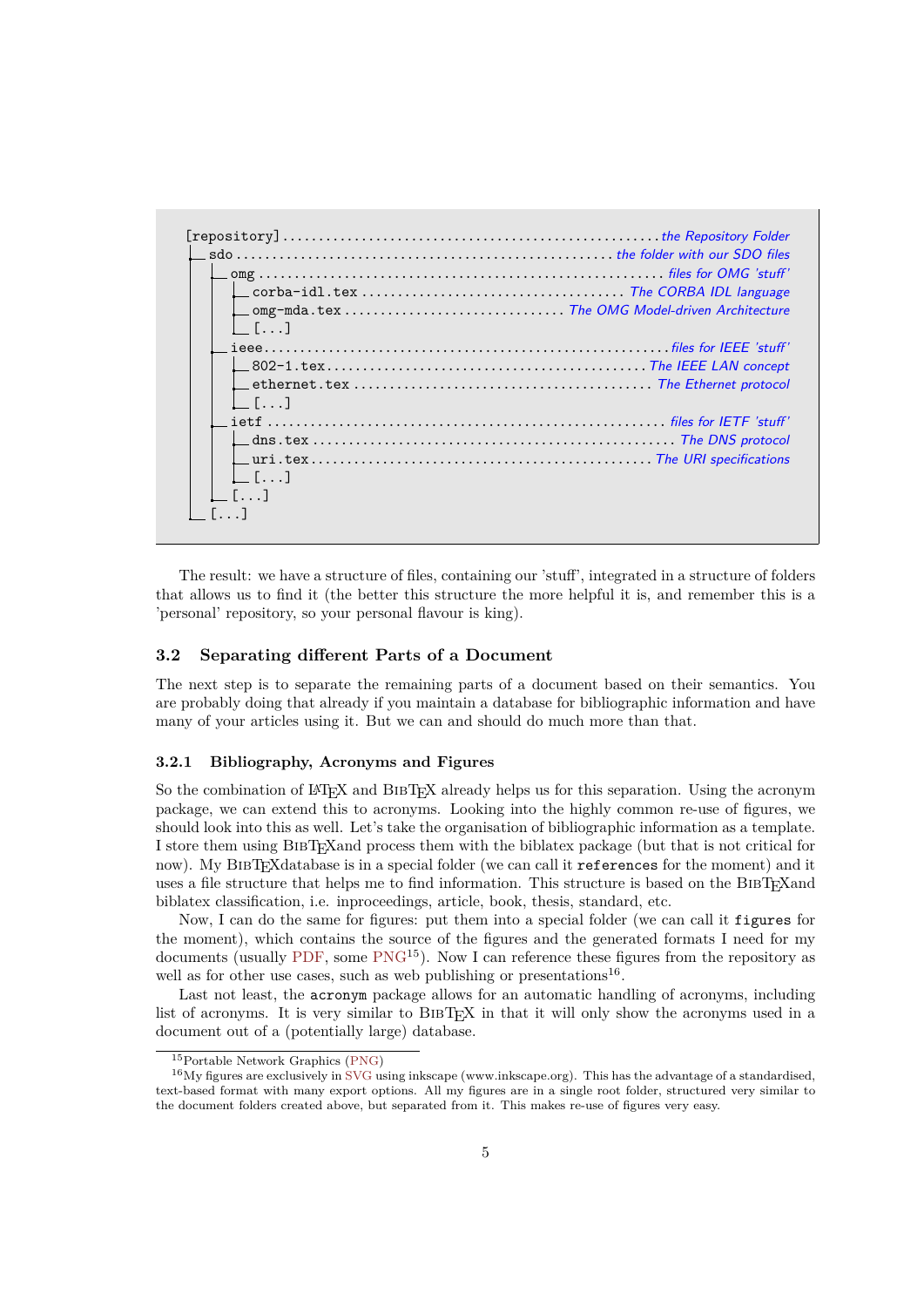One might also want to create other specific structures, such as for programming code. Dont' stop yourself, it's easier to combine things later (if the separation is not effective) than to separate things that are hugely integrated into each other. For one of my internal projects, a parser generation environment based on  $ANTLR^{17}$  $ANTLR^{17}$ , I created a special folder for the EBNF specifications along with railroad diagrams. Now I can use them in my book and my papers.

Now we name the folders for the separated content. This is straight forward, although you might want to use different names (don't worry, the skb supports that). We add to the already created repository folder the things we need for figures (figures) and combine acronyms and BIBTEXin a folder called database, separating the data from all other content  $^{18}$ . Now the directory structure looks like this:



What did we do so far? We did separate the different parts of our documents. The more clinical you are, the better the result will be. But please note: separate as much as you should, not as you could. If you don't find a reason for separating 'stuff', then don't do it!

#### **3.2.2 Publications and Content**

Here is were it might get slightly more complicated than in the first few steps. And you might see already that the reason for that is separation! We didn't finish the separation, we have to go one step further. And that means to separate now the contents (with the references and acronyms and figures) from the reason to publish a document. This last step of separation is more conceptual, being focused on the *why?* and *where?* and *how?* we publish, rather than being focused on the *what?* we publish.

So we do publish for many reasons: articles for research, project proposals, reports, lecture notes, standard documents, annotated presentations, sometimes even books. We publish for a specific purpose, in a specific (soon historic) context, using the requested format (and style sheets) and a particular structure of our document that fits the purpose. That means we organise and structure our content every time according to these constrains. Thus we need a new directory structure for that, since we will not reuse that as often as our 'stuff' itself. Remember, we use the skb macro \skbheading for headings, not the classical LATEX macros like \section, so our files effectively do not contain much information about their place in the structure, only that they claim one <sup>19</sup>. This comes in handy now, since all we have actually to do is to assign a document

<sup>17</sup>ANother Tool for Language Recognition [\(ANTLR\)](#page-20-15)

<sup>18</sup>Now, the reason for the database folder and it's structure is that the whole [SKB](#page-20-1) contains more databases, all of which reside here. If you want to simply apply this to LATEX documents you might want to use a different strutural approach.

<sup>&</sup>lt;sup>19</sup>Currently experimental, but soon to be ready, there will be an extension to the \skbheading macro that allows a little bit more information to be put in the repository files. For the moment this is captured in the \skbheadingduc macro.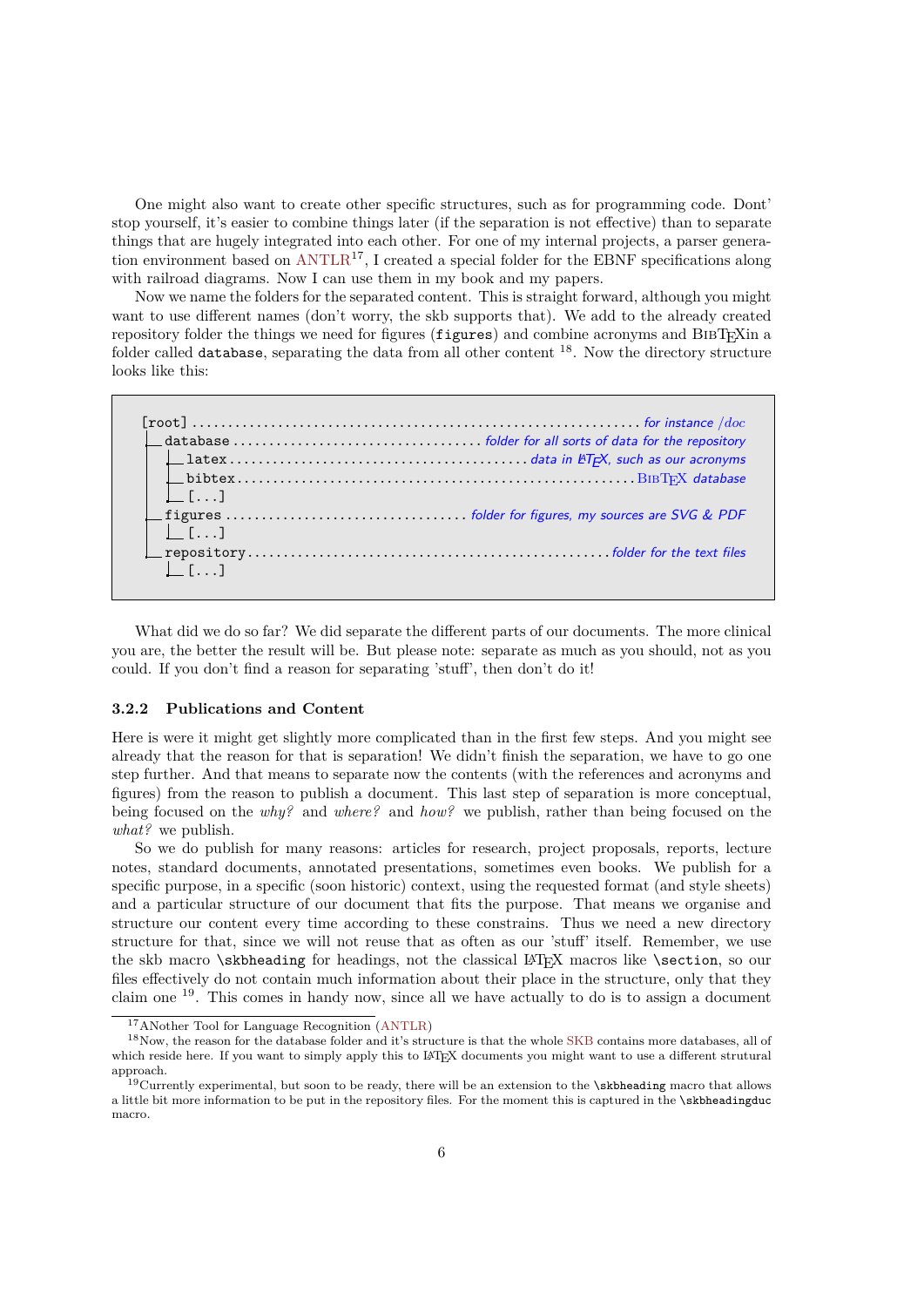heading level to every repository file we load. Let's create a folder for the published documents and call it published with a set of sub-folders that help us to understand the general context of the publication. My directory structure could look like this:

[your repository root].....................path to your repository, like */dev/documents*  $\lfloor \ldots \rfloor$ publish...............................................folder for published documents articles ...................................................... ...such as articles books ..................................................................or books lecture\_notes .............................. ...or lecture notes for computer science presentations ......................................... ...or general presentations [...] [...]

We could, and it usually makes sense to do so, go one step further in that separation. This time within the documents in the published folder. The reason is the structure of LAT<sub>EX</sub> documents: they do need some commands specific to LAT<sub>EX</sub>, which we don't necessarily want to mix with the commands that input our content (the files from repository). So it would make sense to have another pair of documents here, one containing all LAT<sub>EX</sub> commands needed to create a document, and one containing all the commands that include our content. Say we have a few articles for state of the art discussions on *naming*, *object-models* and *protocols*, we could create the following structure for the article folder:

| $\Box$ object-models.texthe file creating an article on object-models |
|-----------------------------------------------------------------------|
|                                                                       |
|                                                                       |
|                                                                       |
|                                                                       |
|                                                                       |
| object-models.texthe file including all content for object-models     |
| $\Box$ protocols.tex the file including all content for protocols     |

Now everything is structured, thus simple again. If we are looking for content, we go to the repository directory and the directory names help us to find what we are looking for. If we need a figure, we do the same at the figures directory. acronyms and bibtex help with the respective other content. If we want a specific published document, we simply check the published directory and will have a look into a tex sub-directory to see what content is include how.

Good news, the separation is finished! What have we done? We have separated the contents from the structure by creating, created a separate directory structure for figures, another one for bibliographic data, one for acronyms and finally a complete directory structure for published documents. Content and title form a pair, include figure, use acronyms and references and are combined in the published documents. At this point we can start calling it document repository.

## **3.2.3 The Final Directory Structure**

As this is the final and complete root directory of our repository: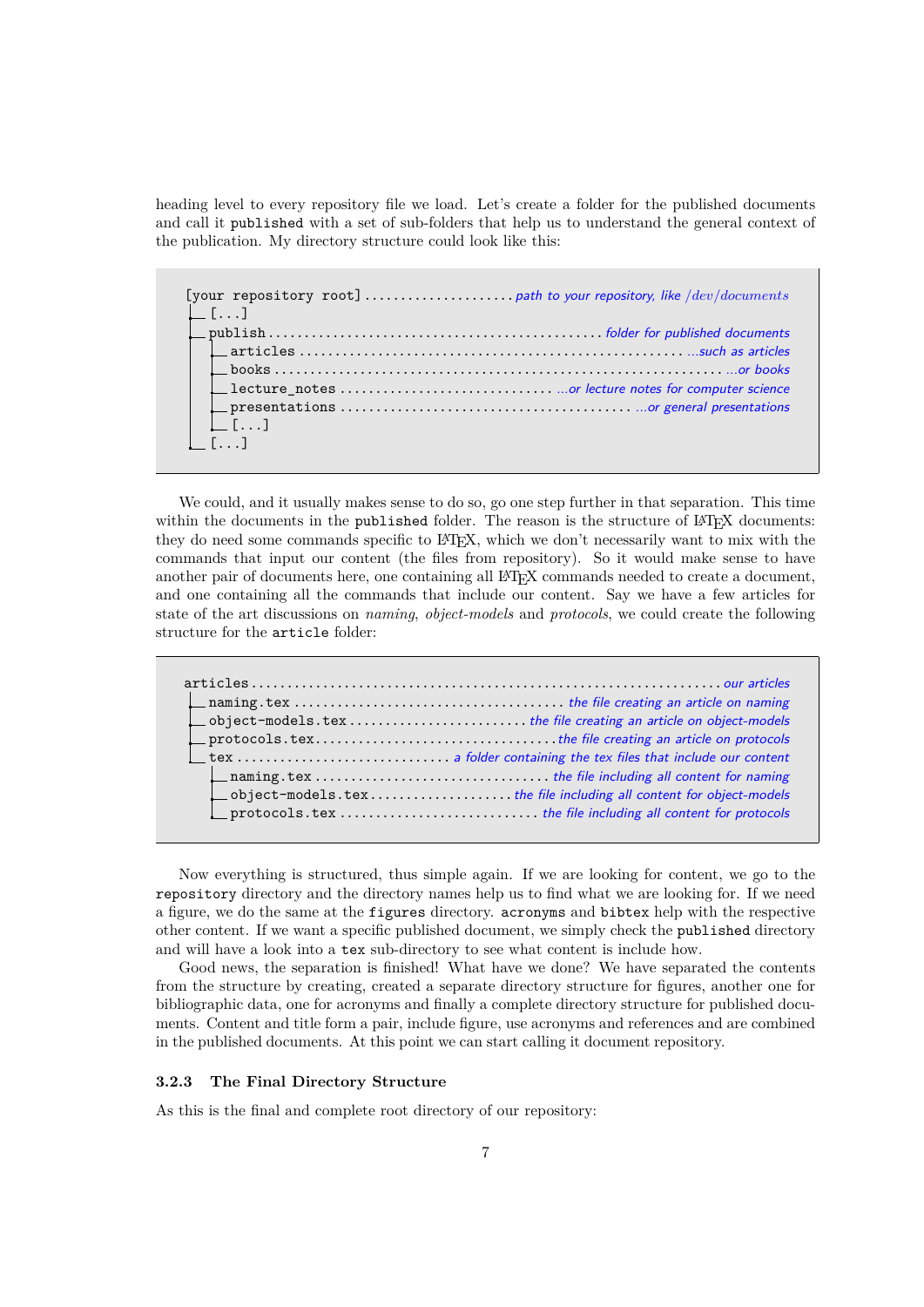| $\Box$ latexthis is were ET <sub>F</sub> Xdata will be collected, such as our acronyms |
|----------------------------------------------------------------------------------------|
|                                                                                        |
|                                                                                        |
|                                                                                        |
|                                                                                        |
|                                                                                        |
|                                                                                        |
|                                                                                        |
|                                                                                        |

## <span id="page-7-0"></span>**4 User Manual**

The [SKB](#page-20-1) provides macros that simplify file handling and hide some LAT<sub>EX</sub> code (i.e. for figures) from the user, thus helping everyone to focus on the actual document one wants to write. There are a few macros, and they can be catagorised as follows.

- Installation, rebuilt and configuration: this part deals with the installation of the package with your local L<sup>A</sup>T<sub>EX</sub> distribution, the rebuilt of the styles, classes and documentation (all of them are provided, but you never know, it might become useful) and the configuration of the [SKB](#page-20-1) using configuration files and the macro \skbconfig.
- Files, figures and slides: the combination of \skbheading and \skbinput will process files and the document level of headings. The macro \skbfigure makes it easy to include figures in your document and the macro \skbslide helps with [PDF](#page-20-7) slides and annotations (if you are not using a classic LATEXsolution such as the beamer package).
- Filenames, acronyms and references: here we deal with macros that provide access to the path and filenames the [SKB](#page-20-1) maintains, plus loading acronym and reference databases.
- Other useful macros: there are some more macros that complete the [SKB.](#page-20-1) There are little helpers for emphasising text, limiting the space between items in some list environments, putting acronyms into footnotes, filling meta information for [PDF](#page-20-7) files and last not least macros that help dealing with optional and conditional text.

For the impatient, we start with a few examples. The first one shows how to use the [SKB](#page-20-1) to produce a simple article. The second one exmplains how the documentation for the [SKB](#page-20-1) is created using most of the [SKB](#page-20-1) macros. Then we detail the usage of all the macros, following the above introduced categorisation.

#### <span id="page-7-1"></span>**4.1 Getting Started**

### **4.1.1 The SKB Distribution**

The [SKB](#page-20-1) distribution that one can download from SourceForge or [CTAN](#page-20-16)<sup>20</sup> contains the source files for the [SKB,](#page-20-1) the generated classes and styles, the generated documentation and the source files for the user guide. The following example shows the structure and content of the [SKB](#page-20-1) distribution.

<sup>20</sup>the Comprehensice TeX Archive Network [\(CTAN\)](#page-20-16)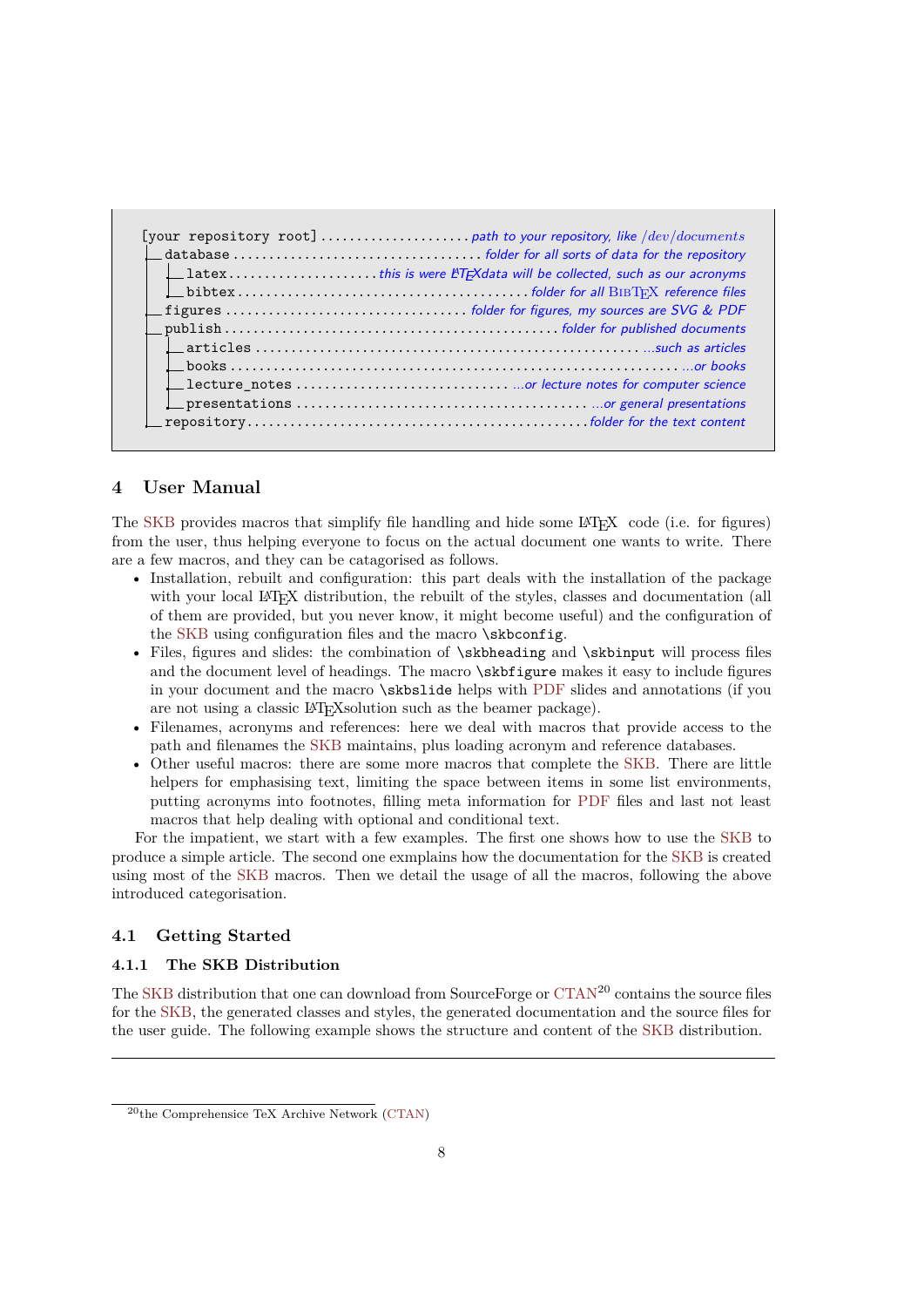| $\Box$ doc $\ldots\ldots\ldots\ldots\ldots\ldots\ldots\ldots\ldots\ldots\ldots\ldots$ . The generated PDFs and User Guide Sources |  |
|-----------------------------------------------------------------------------------------------------------------------------------|--|
|                                                                                                                                   |  |
|                                                                                                                                   |  |
|                                                                                                                                   |  |
|                                                                                                                                   |  |
|                                                                                                                                   |  |
|                                                                                                                                   |  |
|                                                                                                                                   |  |
|                                                                                                                                   |  |
|                                                                                                                                   |  |
|                                                                                                                                   |  |
|                                                                                                                                   |  |

#### **4.1.2 Installation**

There are two ways to install the [SKB.](#page-20-1) The first option is have it automatically installed by your LATEX distribution using TEXLife or the [CTAN](#page-20-16) archive<sup>21</sup>. The second option is a manual installation doing the following steps:

- 1. Go to your LATEX distribution to the folder tex/latex.
- 2. Create a folder skb.
- 3. Copy all files from the directory run of this package to the newly created folder tex/latex/skb.
- 4. Update the filename database of your LATEX distibution. Please see the manual or help files of your LATEX distribution for details.

If you want copy the source and documentation files as well, then do the following steps. We start with the documentation:

- 1. Go to your LATEX distribution to the folder doc/latex.
- 2. Create a folder skb.
- 3. Copy all files from the directory doc of this package to the newly created folder doc/latex/skb.

And now the source files of the [SKB:](#page-20-1)

- 1. Go to your LATEX distribution to the folder source/latex.
- 2. Create a folder skb.
- 3. Copy all files and directories from the directory source of this package to the newly created folder source/latex/skb.

Now you have installed the [SKB](#page-20-1) and you are ready to use it.

#### **4.1.3 Rebuild the SKB from Source**

The [SKB](#page-20-1) class and style files as well as the documentation can be rebuild from its sources very easily. The class and style files are part of the documented LAT<sub>EX</sub> sources in the file source/skb.dtx and the L<sup>A</sup>T<sub>E</sub>X installer (source/skb.ins) provides all necessary instructions. Simply follow the steps shown in the first part of the following example. All you have to do then is to copy the files created to your LATEX distribution.

<sup>21</sup>Note: Version 0.5 of the [SKB](#page-20-1) has been submitted to [CTAN](#page-20-16) and is available at http://www.ctan.org/texarchive/macros/latex/contrib/skb/. But it will take a while to reach all mirrors and even longer for TeX Live and automatic installation with your prefered TEX distribution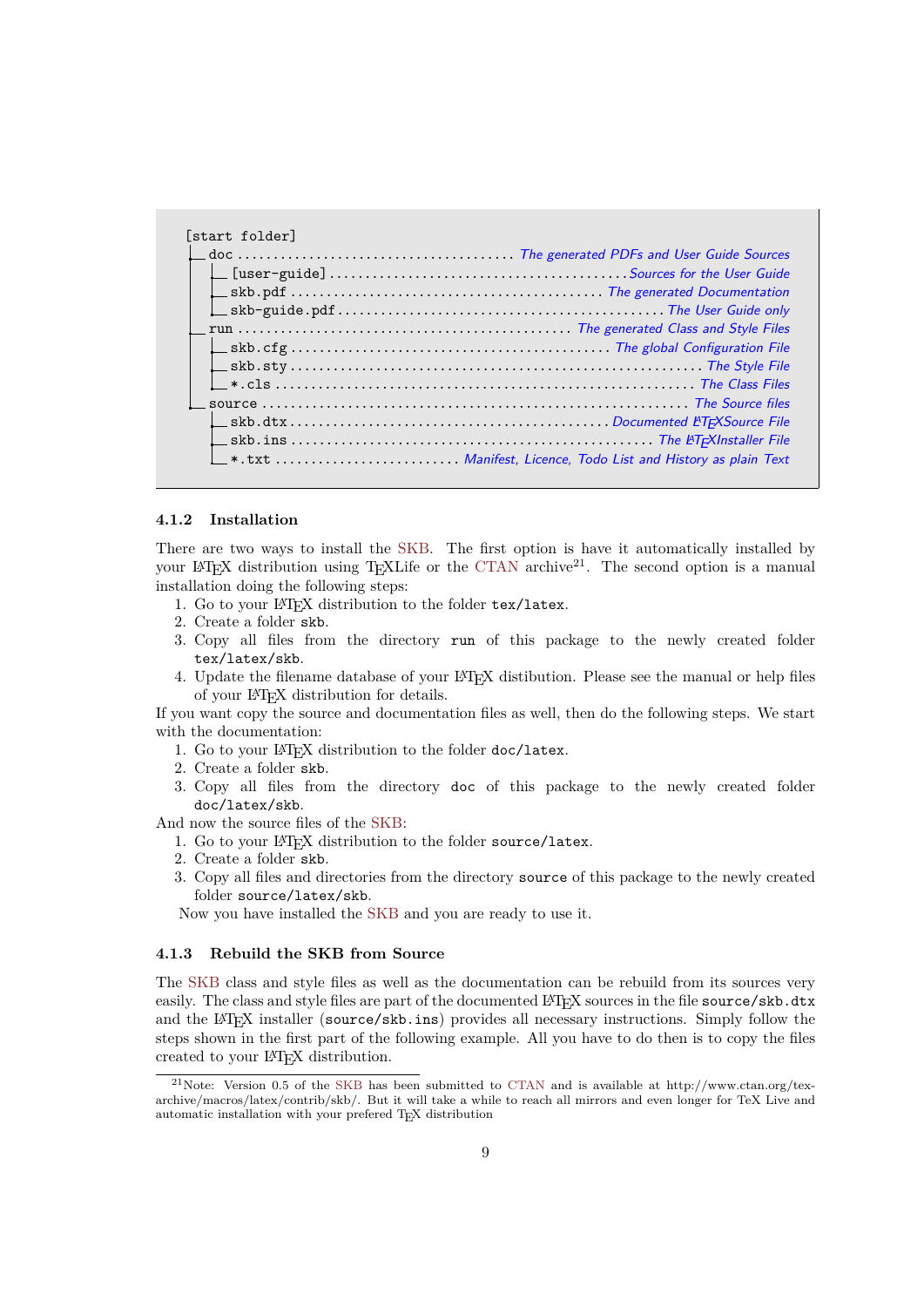```
## Build style and class files
$cd run
latex ../ source / skb . ins
-> creates : skb .cfg , skb . sty and all cls files
```
The [SKB](#page-20-1) documentation comes in several different ways. The file source/skb.dtx contains the documented source while the files in doc/user-guide can be used to generate the User Guide without source documentation, the [SKB](#page-20-1) presentation (animated and not animated) and the lecture notes for the presentation.

When processing the file source/skb.dtx, the User Guide will automatically be included in the generated [PDF](#page-20-7) if it is found in either of the directories source/../doc/user-guide (when using the [SKB](#page-20-1) original distribution) or source/../doc/latex/skb/user-guide (when the [SKB](#page-20-1) is already installed with your LAT<sub>EX</sub> distribution).

The following example showshow to generate the complete [SKB](#page-20-1) documentation. Please note that the sequence is partially important, for instance the file ug-slides-noanim must be processed before the file ug-slides-notes.

```
$cd doc
            $ pdflatex ../ source / skb . dtx
$ bibtex skb
$ pdflatex ../ source / skb . dtx
$ pdflatex ../ source / skb . dtx
## Build User Guide
$cd doc
$ pdflatex user - guide /user - guide
$ bibtex user - guide
$ pdflatex user - guide /user - guide
$ pdflatex user - guide /user - guide
## Build Presentation with Animations
$cd doc
$ pdflatex user - guide /ug - slides - anim
$ bibtex user - guide
$ pdflatex user - guide /ug - slides - anim
$ pdflatex user - guide /ug - slides - anim
## Build Presentation without Animations
$ pdflatex user - guide /ug - slides - noanim
$ bibtex user - guide
$ pdflatex user - guide /ug - slides - noanim
$ pdflatex user - guide /ug - slides - noanim
## Build Notes for Presentation
$ pdflatex user - guide /ug - slides - noanim
$ bibtex user - guide
$ pdflatex user - guide /ug - slides - noanim
$ pdflatex user - guide /ug - slides - noanim
```
Please note that the [SKB](#page-20-1) documentation is heavily using the [SKB](#page-20-1) macros, so you will need to have the style and class files installed before you can rebuild the documentation.

#### <span id="page-9-0"></span>**4.1.4 Confguration: skbconfig**

There are multiple options to configure the [SKB.](#page-20-1) The following list contains all possible options starting with the least significant. That means that the higher priority settings, which overwrite other settings, will be listed at the bottom.

- Change the file skb.sty in your LATEX distribution. This might require administrator (root) privileges. This option, while possible, is not recommended.
- Change the file skb.cfg in your LATEX distribution. This might require administrator (root) privileges. This option is suitable for a system wide configuration, say on your own computer or laptop.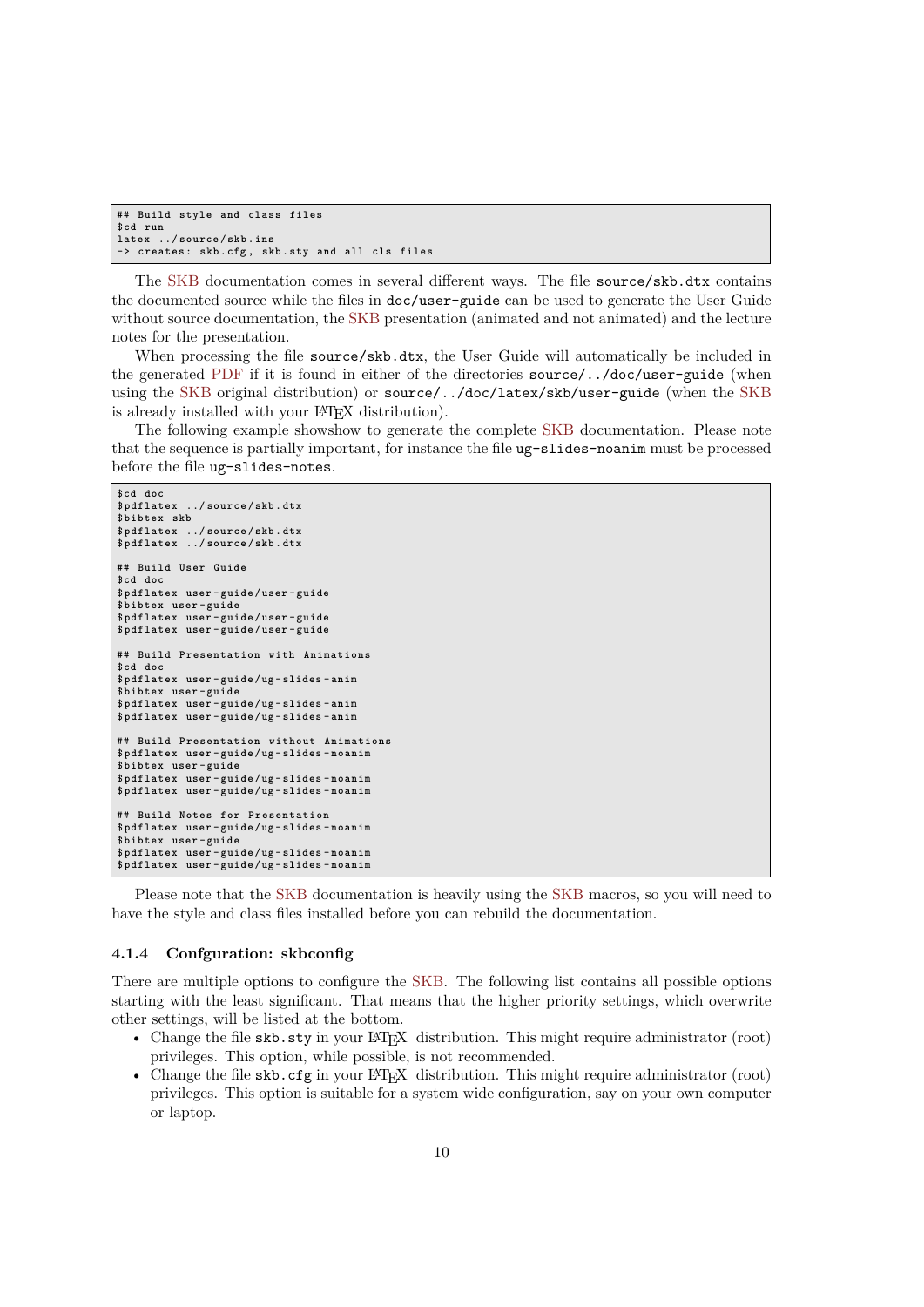- Create a file skblocal.cfg in your personal LATEX style/template directory. This will be the most convenient way to configure the [SKB.](#page-20-1) Note: you might need to refresh the file database of your LATEX distribution.
- Use *skbconfig* in your documents.

If you chose option 1 we assume you know what you are doing. In case you chose options 2-3, you can use the macro \skbconfig to do the configuration for you. The macro comes with options for all possible settings of the [SKB.](#page-20-1) [Table 1](#page-3-1) describes all options and shows their default value. Please note that the [SKB](#page-20-1) can currently not handle inputs from directories outside the root hierarchy. However, one can call  $\skbconfig$  anytime to change the root directory, but be carefull with potential side effects!.

| Option          | Description                                                                                                                                   | Default                                             |
|-----------------|-----------------------------------------------------------------------------------------------------------------------------------------------|-----------------------------------------------------|
| root            | Sets the root path of the SKB. Everything that the SKB processes<br>should be located below the root.                                         | $/$ doc                                             |
| pub             | Sets the path for the published documents.                                                                                                    | publish                                             |
| rep             | Sets the path for the repository documents.                                                                                                   | /repository                                         |
| fig             | Sets the path for figures.                                                                                                                    | /figures                                            |
| sli             | Sets the path for the slides.                                                                                                                 | /transparencies                                     |
| acr,<br>acrfile | The SKB uses the acronym package and these two macros dtail the<br>directory (acr) and the file (acrial where the acronyms can be<br>found.   | acr:<br>database/latex<br>acrfile: acronym          |
| bib,<br>bibfile | These two macros detail the directory (bib) and the main file<br>(bibfile) where bibliographic information (BIBTFX database) can<br>be found. | bib:<br>database/bibtex<br>bibfile:<br>bibliography |

Table 1: Options for skbconfig

The macro \skbconfig requires one argument, which describes where the configuration has been changed. This is helpful in combination with the macro \skboptionsused to trace configuration settings. For instance, in the files skb.cfg and skblocal.cfg we should use the respective filename. When changing configuration settings elsewhere, some other descriptive text should be useful.

The following code shows the example for skbconfig. The first one is the defailt content of the file skb.cfg. It basically sets all possible configuration options to their default value.

```
% default content of skb . cfg
\ skbconfig [
     root =/ doc , fig = figures , sli = slides
     acr = database / latex , acrfile = acronym ,
     bib = database / bibtex , bibfile = bibliograhpy ,
     rep = repository , pub = publish
]{ skb . cfg }
% using relative path for root and no directory structure
\ skbconfig [
     root =./ , rep =, pub =, fig =, sli =,
     acr =, acrfile = acronym ,
     bib =, bibfile = bibliograhpy
]{ myfile . tex }
```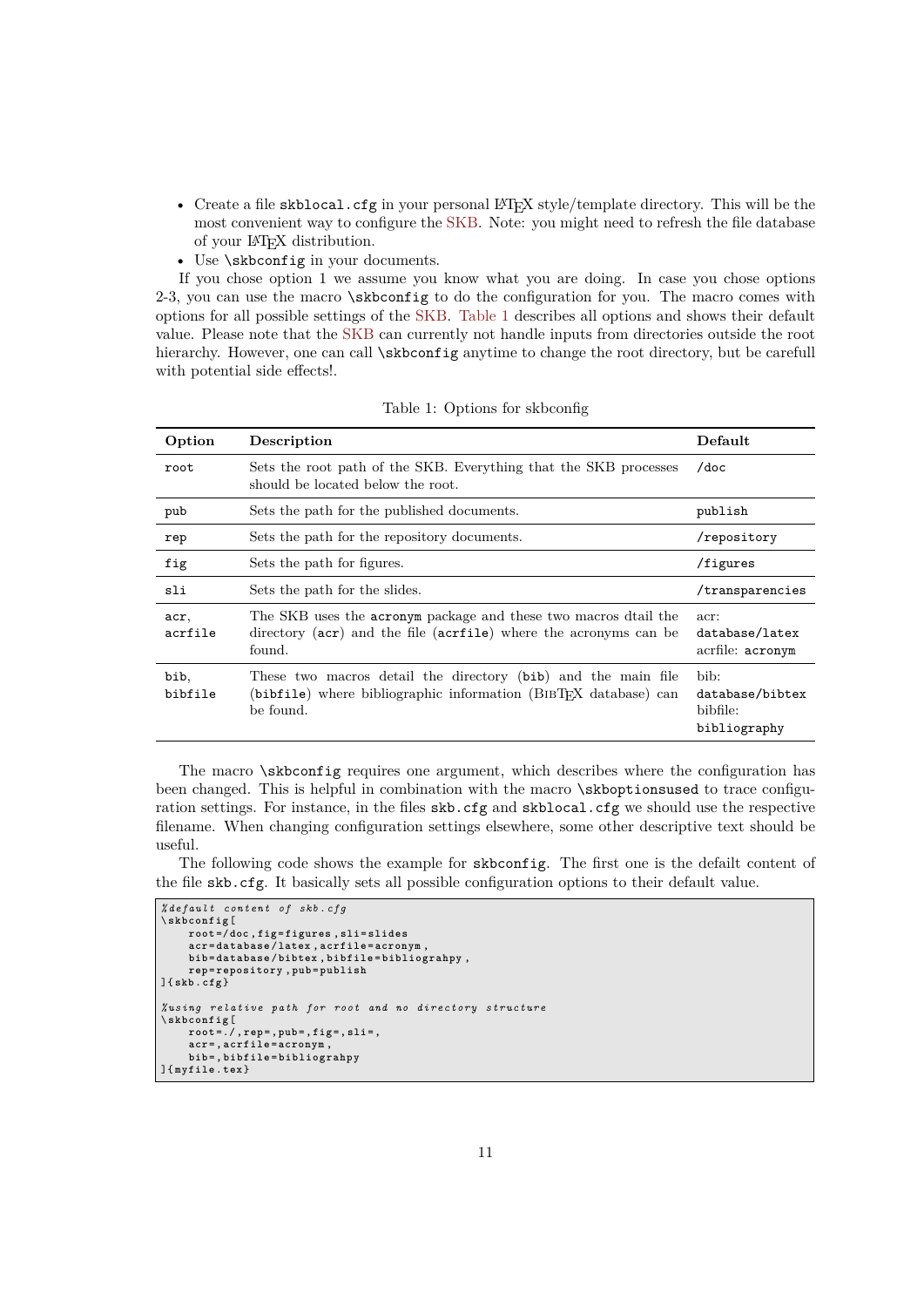If you want to change the configuration settings for a single document without any directory structure, overwriting all default settings (from skb.sty, skb.cfg and skblocal.cfg and using the current relative path, you can use the second examle shown above.

To trace the configuration settings, you can use  $\skb$  optionsused. Please see  $\# \#$  for details on this macro.

#### **4.1.5 Confguration: View Options Used**

This macro will print out a warning including the currently used configuration information and the change list for each of them. For example, if the configuration for root has not been changed the output for root will be

- root [skb.sty]: /doc

but if the configuration for fig has been changed using \skbconfig to graphics the output for root will be

- fib [skb.sty, skbconfig]: graphics

This macro is automatically called at the end of processing.

When creating the documentation for the [SKB](#page-20-1) by running pdflatex skb.dtx, the following output will be created:

|       |  | Package skb Warning: Options last changed by: skb-presentation |
|-------|--|----------------------------------------------------------------|
| (skb) |  | Change log:                                                    |
| (skb) |  | - root = skb.sty, ug-slides-noanim.tex                         |
| (skb) |  | $-$ acr = $skb . sty$                                          |
| (skb) |  | - acrfile = skb.sty                                            |
| (skb) |  | $-$ bib = skb.sty                                              |
| (skb) |  | - bibfile = skb.sty                                            |
| (skb) |  | $-$ rep = skb.sty                                              |
| (skb) |  | - pub = skb.sty, ug-slides-noanim.tex                          |
| (skb) |  | $-$ fig = skb.sty                                              |
| (skb) |  | - sli = skb.sty, skb-presentation                              |
| (skb) |  | Last set Path/File Options:                                    |
| (skb) |  | - file root = user-guide/                                      |
| (skb) |  | - path root = user-guide                                       |
| (skb) |  | - file acr = user-guide/database/latex/acronym                 |
| (skb) |  | - file bib = user-guide/database/bibtex/bibliography           |
| (skb) |  | - path bib = user-guide/database/bibtex                        |
| (skb) |  | - path rep = user-guide/repository/                            |
| (skb) |  | - path pub = user-guide//                                      |
| (skb) |  | - path fig = user-guide/figures/                               |
| (skb) |  | - path sli = user-guide/slides/.                               |

The change log shows that all configuration options have been set by skb.sty and later by skb.cfg. Furthermore, the configuration option root has been changed by skb.dtx.

## **4.1.6 Creating a Directory Structure**

The real power (and possibly madness) of the [SKB](#page-20-1) comes with the separation of different parts of a document into different directory structures. For the user guide, we assume the following general directory structure.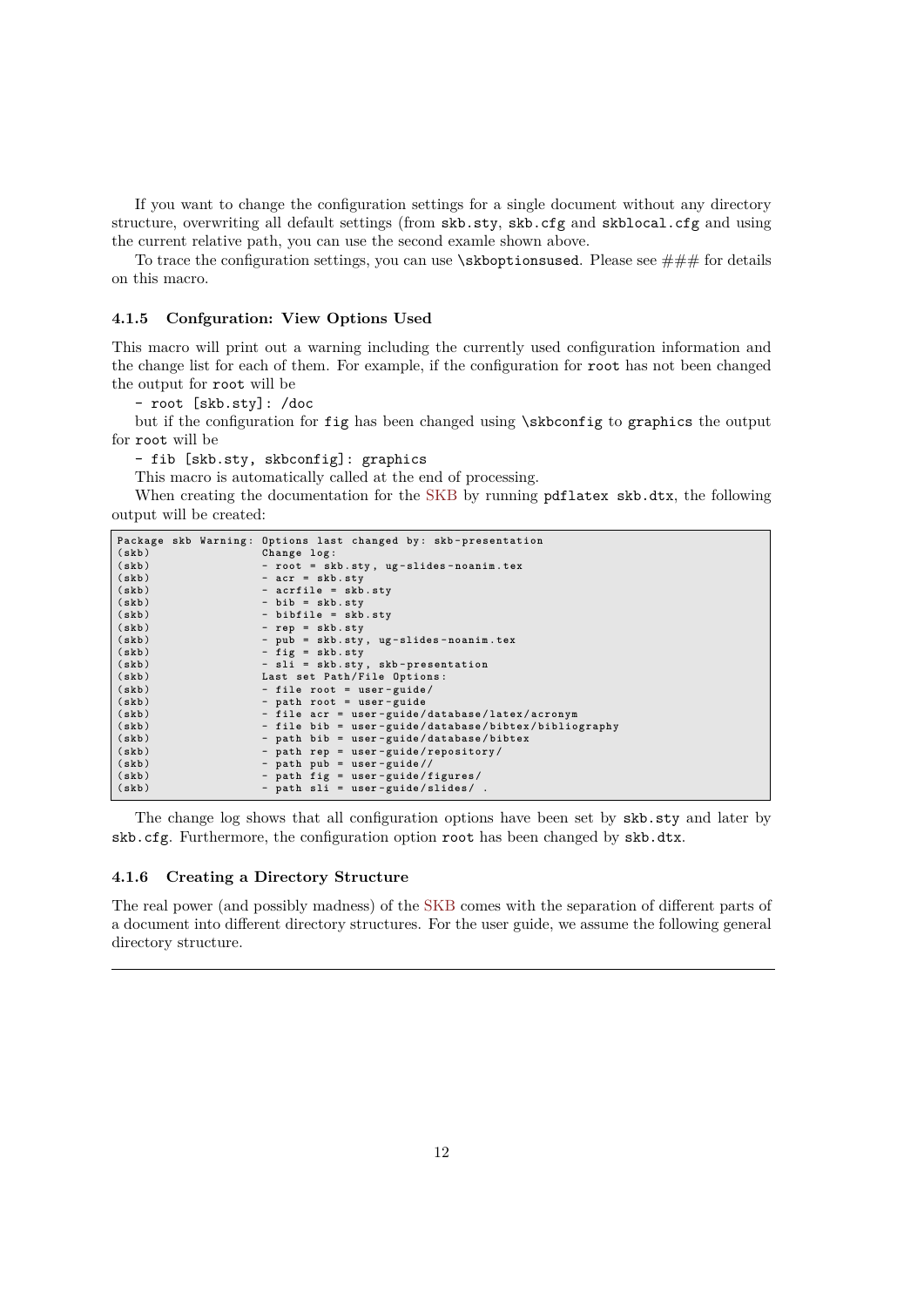| $\Box$ latexthis is were $\angle$ FFXdata will be collected, such as our acronyms |
|-----------------------------------------------------------------------------------|
|                                                                                   |
|                                                                                   |
|                                                                                   |
|                                                                                   |
|                                                                                   |
|                                                                                   |
|                                                                                   |
|                                                                                   |
|                                                                                   |

To create this structure, go to the directory were you want to put all your documents, say /doc. Now create the folders database, figures, publish and repository and the respective sub-folders as shown above. Finally, configure the [SKB](#page-20-1) by either editing one of the configuration files or adding the following line to all of your published documents (and of course change the text myfile.tex to something that tells you about the location of the configuration change):

```
\ skbconfig [ root =/ doc ,
               acr = database / latex , acrfile = acronym ,
               bib = database / bibtex , bibfile = bibliograhpy ,
               rep = repository , pub = publish ,
              fig = figures , sli = slides
]{ myfile . tex }
```
The directory structures for the publish folder and the repository folder reflect different views to your document base. The publish folder contains documents that are published for a reason (i.e. articles, books, presentations, white papers, work in progress) while the repository folder contains content, most likely structured following a content-specific categorisation. The choice of how the directory structure looks like is yours, and of course you could also have multiple document directories with completely different structures, for instance one for computer science publications and one for a gardening book. The [SKB](#page-20-1) does not set any limit, since it can be configured very flexibly to your needs (please see [subsubsection 4.1.4](#page-9-0) for more details).

#### <span id="page-12-0"></span>**4.2 Files, Figures and Slides**

#### **4.2.1 Files and Headings**

Just to remember: we have two different types of files in two different directory structures. The repository folder stores the content and the publish folder stores everything needed to produce complete documents. For the content in the repository, we mark headings with the macro \skbheading. This macro has no options and no arguments and is simply called with the text for the heading, as shown in the following example.

\ **skbheading** {**My Heading** }

Leaving the argument empty will have the same effect as calling the original LATEX macros directly with an empty argument.

The association of a LAT<sub>EX</sub> document level with the heading is then defined for the published documents (in the publish folder) using the macro  $\lambda$ skbinput. This macro provides a number of options and requires one argument. The follwing examples shows a few use cases for \skbinput. For all possible options, please see [Table 3](#page-13-0)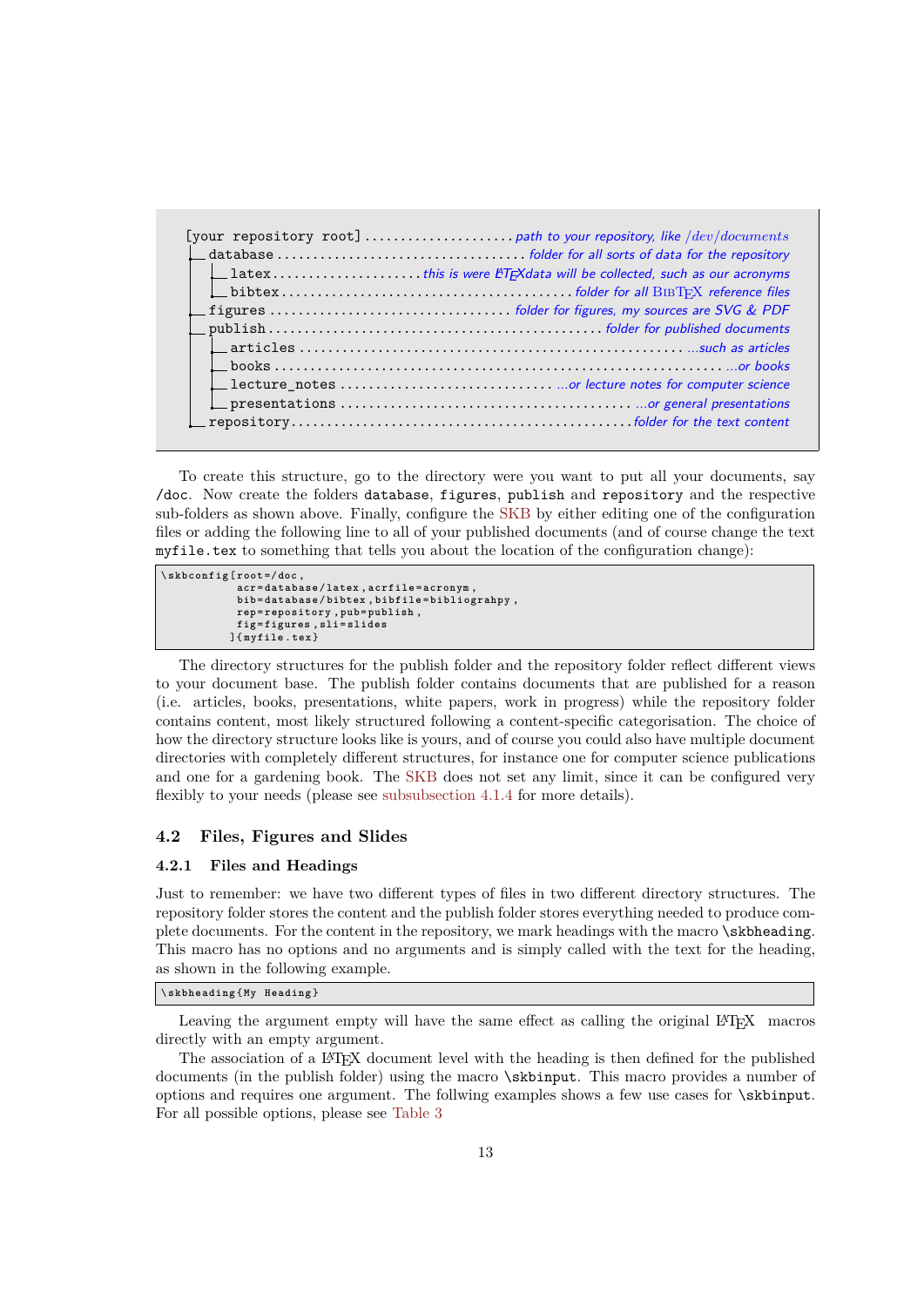| $1 \ \backslash$ skbinput $\{\text{myfile}\}\$   |
|--------------------------------------------------|
| 2   \skbinput [from=rep] {myfile}                |
| 3   \skbinput [from=pub] {myfile}                |
| 4   \skbinput [level=chapter] {myfile}           |
| 5   \skbinput [from=pub, level=chapter] {myfile} |
| $6$   \skbinput [from=pub] {test/myfile}         |
|                                                  |

<span id="page-13-0"></span>

| Table 3: Options for skbinput |  |
|-------------------------------|--|
|-------------------------------|--|

| Option | Description                                                                | Values                                                            |
|--------|----------------------------------------------------------------------------|-------------------------------------------------------------------|
| from   | Set the directory from where the file should<br>be loaded.                 | pub, rep, fig, sli                                                |
| level  | Set the document level to be used for the<br>next occurance of \skbheading | book, part, title, chapter, section,<br>subsection, subsubsection |

Let's start with the simpliest form, one argument only shown in line 1. The macro will look for a file called myfile.tex in the root directory of the [SKB.](#page-20-1) The file extension .tex is automatically added, and since we did not specify any special directory the root directory is used instead. If the file is not found, the macro will throw an error providing the full path and filename it did try to load.

Line 2 shows how we can load the file myfile.tex from the repository folder. As you can see, the option from is supplied with the argument rep, which in fact directs the macro to look for myfile.tex in the repository folder. Should the file be located in the folder for published documents, we simply change the from option to pub as shown in line 3.

If from is used and neither pub nor rep is given, the macro will trow an error.

To associate a document level for the heading, we can use the option level to define which level we want. This option understands all standard document levels from the memoir package: book, part, title, chapter, section, subsection and subsubsection. So, if we want to load myfile.tex as a chapter we simple invoke \skbinput as shown in line 4 of the example.

Since myfile.tex is part of the repository, we combine the two options from and level (see line 5). This call to \input will load myfile.tex from the repository and use \chapter for the heading found in that file. If myfile.tex is in a sub folder, we simply add that sub folder to the filename. An example is shown in line 6 assuming the the file is located in the repository sub-folder examples.

#### **4.2.2 Figures**

The classic way to add figures to your document is to have a [PDF](#page-20-7) or [PNG](#page-20-14) or  $JPG^{22}$  $JPG^{22}$  file ready, include it using \includegraphics while putting it into a box to resize it (i.e. to the width of the text in your document), putting this very box into a figure environment so that LAT<sub>E</sub>X can process list of figures etc. and of course adding lable and caption to it. Here is some LATEX example, which also uses the center environment:

```
\ begin { figure }\ begin { center }
     \ resizebox {\ textwidth }{!}{
       \ i n c l u d e g r a p h i c s [ width =\ textwidth ]{../ figures / myfig }}
  \ caption {My Figure }\ label { myfig }
\ end { center }\ end { figure }
```
With the [SKB](#page-20-1) macro **\skbfigure** things become a little bit simplier. takes a number of options and one argument.The following code shows a number of examples for using this macro.

 $22$ Joint Photographic Experts Group [\(JPG\)](#page-20-17)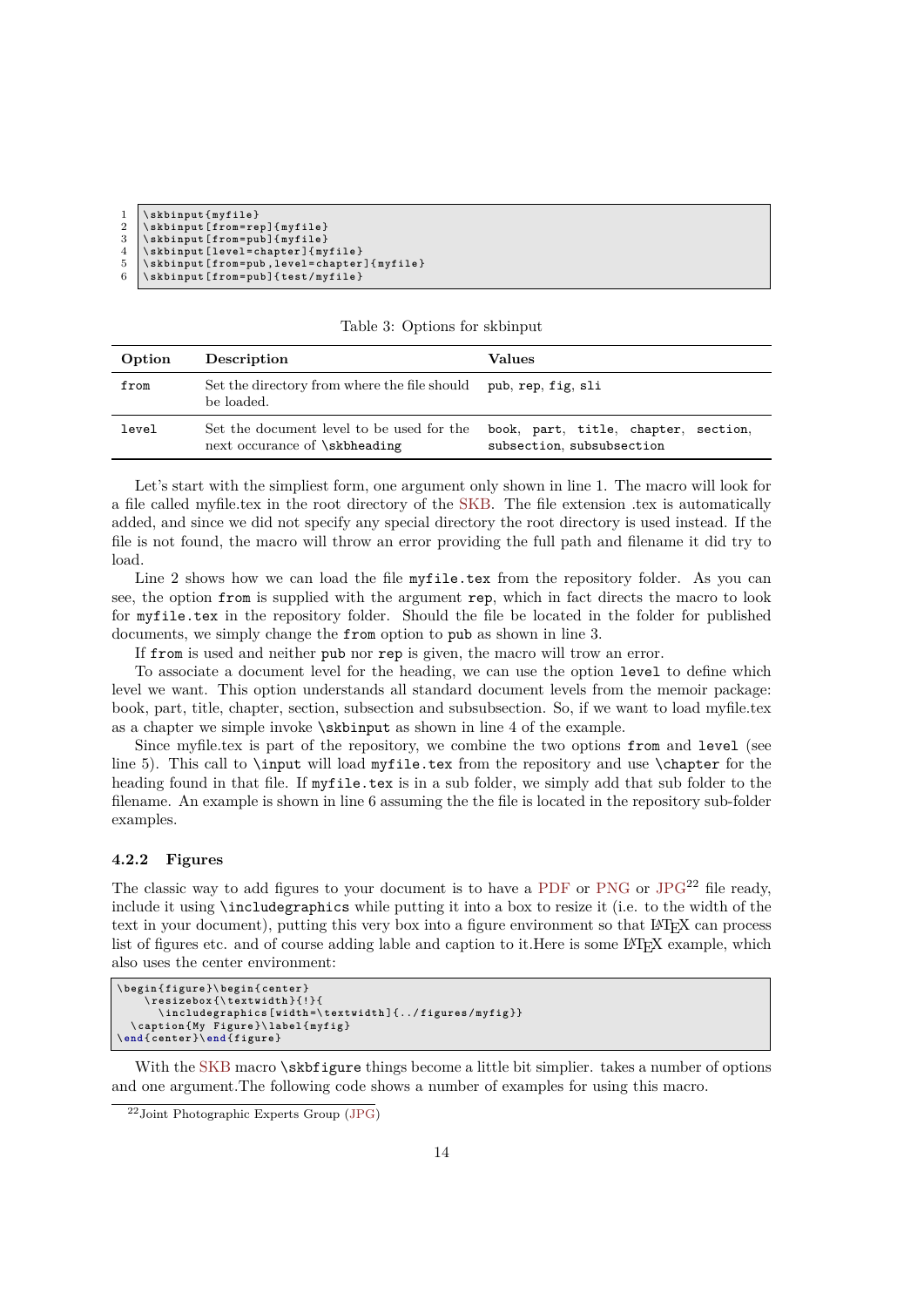```
1 \ skbfigure { myfig }
2 \ skbfigure [ figure , center ]{ myfig }
3 \ skbfigure [ figure , center , width =\ textwidth ]{ myfig }
    4 \ skbfigure [ figure , center ,
5 caption =My Figure , label = myfig ]{ myfig }
```
Let's start with the easy usage, simply using the one argument to load a figure, as shown in line 1. This call will simply use **\includegraphics** and **\resizebox** to load the figure myfig from the figure directory, so we do not need to say ../figures anymore. To use the figure and the center environment, we simply add two options requesting exactly that, as shown in line 2. In other words, using the option figure will put the myfig in a figure environment and using the option center will center the figure.

Similar for width and height information. Say the figure should be rescaled to the width of the text in your document you simply add width to the options, as shown in line 3 Use height for height or both options if required. Note that the width and the hight are automatically applied to the \resizebox and \includegraphics. You can also add caption and label information using the respective options (lines 4 and 5). Now we will have the same result as the classi L<sup>AT</sup>EX example. You can also add the required position for your figure, if using the figure environment applying the option position with the usual paramters, including H from the float environment.

| Option       | Description                                                                                                    |
|--------------|----------------------------------------------------------------------------------------------------------------|
| width        | Set the width to be used with resizebox and include graphics.                                                  |
| height       | Set the height to be used with resizebox and include graphics.                                                 |
| center       | Use center environment.                                                                                        |
| figure       | Use figure environment.                                                                                        |
| position     | The position to be used within figure environment. This option will be ignored<br>if not combined with figure. |
| caption      | The caption to be used. Ignored if the option figure is not used.                                              |
| label        | The label to be used. Ignored if the option figure is not used.                                                |
| multiinclide | The label to be used. Ignored if the option figure is not used.                                                |

Table 4: Options for skbfigure

The last option for the macro \skbfigure is called multiinclude. It can be used with the beamer package to realise animations by loading a series of images and showing them in sequence with or without overlaying. If used, this option will overwrite all other options resulting in a simple call to multiinclude within a resised box. One can use all standard multiinclude paramters with \skbfigure, just omit the enclosing brackets. For instance, if you want to use multiinclude on the myfig with the options <+-> call

 $\simeq$  \skbfigure [multiinclude=+-]{myfig}

The figure size will be automatically set to \textwidth and the height to !. The start of the multiinclude is fixed to be 0, the format is PDF. For more informatio on how to use multiinclude please refer to mpmulti and beamer packages.

### **4.2.3 Slides**

This macro helps to create lecture notes (handouts) using [PDF](#page-20-7) slides and L<sup>AT</sup>FX notes without using the beamer package. The reason for adding this to the [SKB](#page-20-1) was to integrate slides from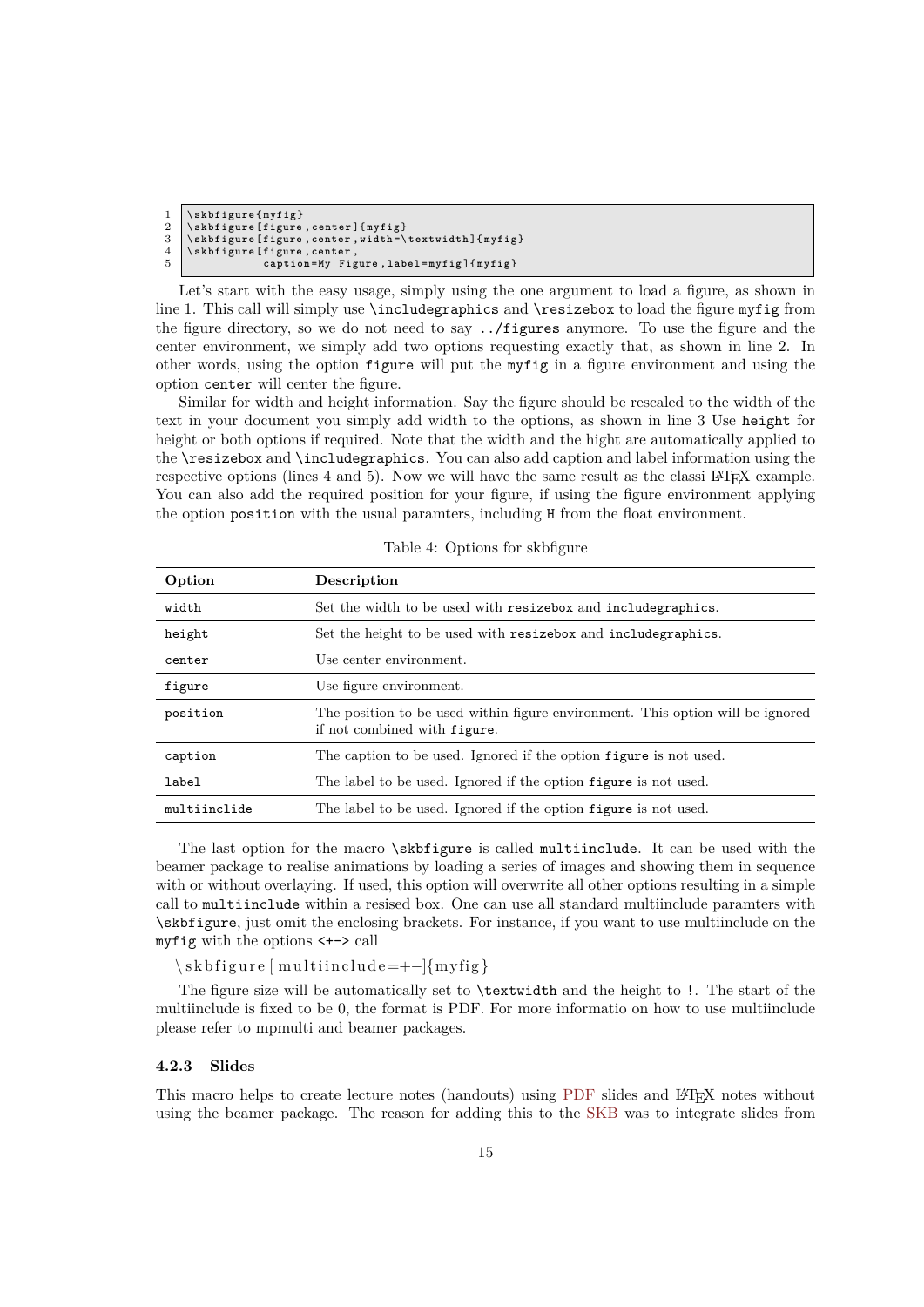sources outside the LATEX universe (i.e. Microsoft Powerpoint). Some of my presentations are done using Powerpoint, but for handouts I do prefer using LATEX thus benefiting from many of the automated features it provides (references, acronyms). As a nice side effect, the output generated is scalable (assuming that the [PDF](#page-20-7) sources of the slides contain scalable images rather than bitmaps, which can be easily realised using for instance Inkscape's EMF export within Microsoft Powerpoint slides).

The macro \skbslide provides all means to include [PDF](#page-20-7) slides with or without annotations, annotations only and it can load the annotations using different mechanisms. The macro offers two options to set the input path for the slides and the annotations: slidefrom and notefrom. If slidefrom is used, then the slide [\(PDF\)](#page-20-7) file will be loaded from the requested path (sli, rep or pub). If notefrom is used, then the annotation  $(T<sub>F</sub>X)$  file will be loaded from the requested path (sli, rep or pub). The default path for slides and annotations is the path for slides.

The third option annotate requests to load annotations. If not used, no annotations will be loaded. It can be used in combination with the two arguments to automated loading annotations.

The two arguments of this macro define the files for the slide and the annotation. They can be used as followes:

- Argument 1 is the slide to be loaded. If a name if given, we load the [PDF](#page-20-7) using \inputgraphics with width being \textwidth. If no name is given, no slide will be loaded.
- Argument 2 is the file with the annotations in combination with the option annotate. If this option is not used then no annotations will be loaded. If the option is used and no name is given, then the annotation is loaded from a file with the same name as the slide plus the extension .tex. If this option is used and a name is given then this file will be loaded.

This provides the following combinations for \skbslide

- Slide only: argument 1 has the name for the [PDF,](#page-20-7) argument 2 is empty
- Annotation only: argument 1 is empty, argument 2 has the name for the T<sub>E</sub>X file, option annotate used
- Slide with Annotation 1: argument 1 has the name for the [PDF,](#page-20-7) argument 2 has the name for the T<sub>E</sub>X file, option annotate used
- Slide with Annotation 2: argument 1 has the name for the [PDF,](#page-20-7) argument is empty, option annotate used

• do nothing: leave both arguments empty

Some examples on how to use \skbslide:

```
1 \ skbslide { myslides / slide 1}{}
2 \ skbslide { myslides / slide 2}{}\ clearpage
```

```
3 \ skbslide [ annotate ]{ myslides / slide 3}{}
```

```
4 \ skbslide [ annotate , notefrom = rep ]
         5 { myslides / theme 1}{ text / theme 1}
```

```
6 \ \ skbslide [annotate , notefrom=rep , slidefrom=rep]<br>7 \ \ \ text/theme2}{ text/theme2}
```

```
7 { text / theme 2}{ text / theme 2}
```
In line 1 and 2 we load myslides/slide1.pdf and myslides/slide2.pdf from the default directory without any annotations and clear the page after that. In line 3 we load myslides/slide2.pdf and request this slide to be annotated without giving a specific file name, thus loading myslides/slide3.tex, both files from the default slides directory. In lines 4&5 we change the directory for the notes and request a particular file to be loaded, resulting in the slide loaded as myslides/theme1.pdf from the slides directory and the annotations loaded as text/theme1.tex from the repository. Finally, in lines 6&7 we change both folders to the repository, this loading text/theme2.pdf and text/theme2.tex from the repository.

The macro \skbslidecite provides some simple means to add citations to annotated slides. It takes two arguments, the first one for the type of citation and the second one for the actual citation. Here a simple example: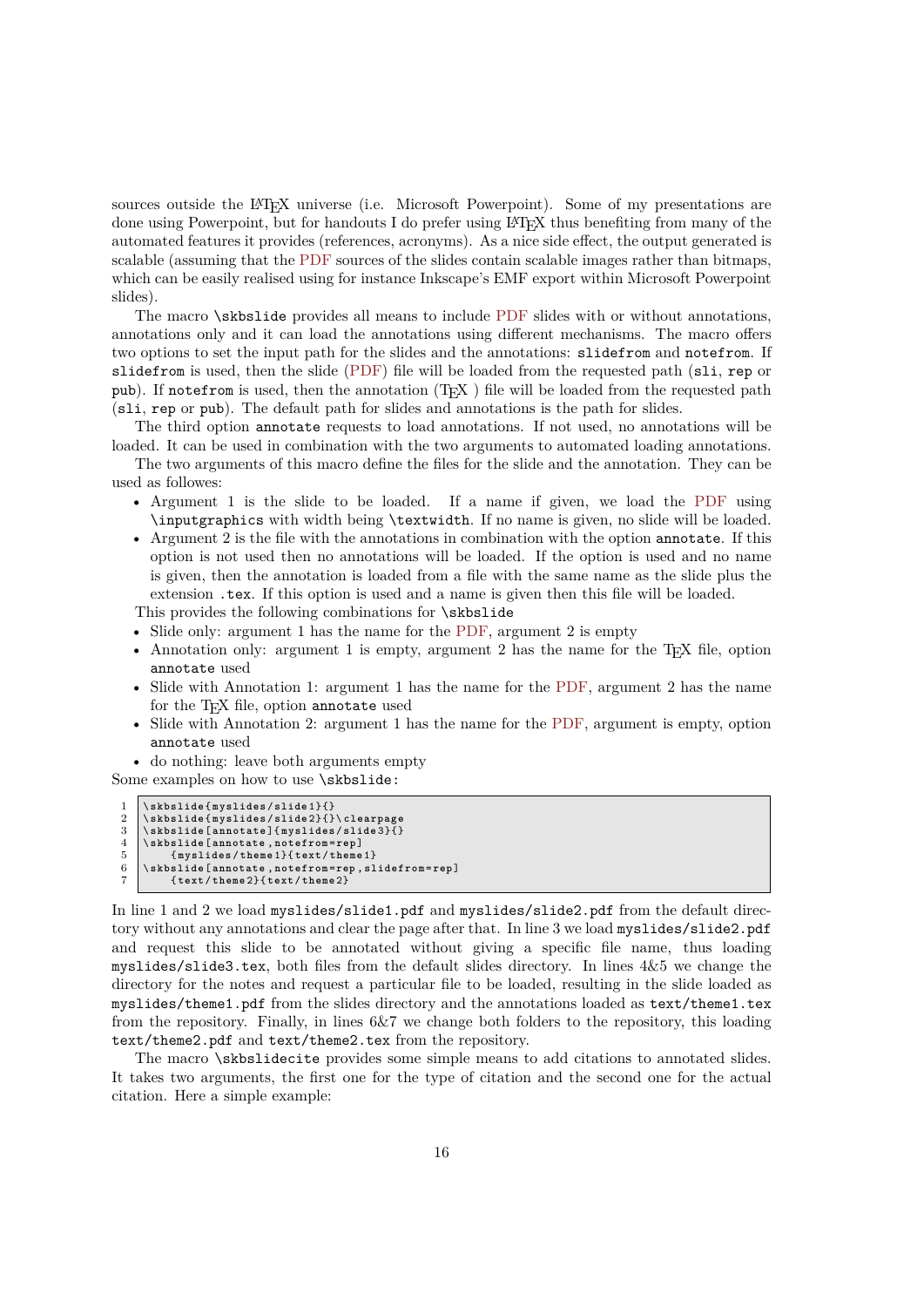```
1 \ skbslidecite { Slide }{\ cite { tanenbaum - andrew : book :2003}}
```

```
2 \ skbslidecite { Notes }{\ cite { standard : IETF : RFC :1155}}
```
The first line states that the slide contains material from a book of Tannenbaum and the sec-ond line states that the annotation contains material from an [IETF](#page-20-13)  $RFC^{23}$  $RFC^{23}$  standard documents ([\[IETF1155-90\]](#page-20-19)). Since this macro is very simple, any content can be given for the two arguments.

## <span id="page-16-0"></span>**4.3 Filenames, Acronyms and References**

## **4.3.1 Path and File Names**

The [SKB](#page-20-1) provides a number of macros to directly create path and file names. Most of these macros are actually used within the [SKB,](#page-20-1) but they might also be useful for users to access files without using the provided specialised macros (such as \skbinput. The following macros are provided:

- \skbpathroot returns the set root path of the [SKB.](#page-20-1)
- $\skbfileroot returns the set root path and adds /#1, i.e. the directory separator and the$ argument provided.
- \skbfileacr returns the path (including root) and file name for the acronym database.
- \skbfilebib returns the path (including root) and file name for the file that loads the reference database  $(BIBT<sub>F</sub>X)$ .
- $\simeq$   $\simeq$   $\simeq$   $\simeq$   $\simeq$   $\simeq$   $\simeq$   $\simeq$   $\simeq$   $\simeq$   $\simeq$   $\simeq$   $\simeq$   $\simeq$   $\simeq$   $\simeq$   $\simeq$   $\simeq$   $\simeq$   $\simeq$   $\simeq$   $\simeq$   $\simeq$   $\simeq$   $\simeq$   $\simeq$   $\simeq$   $\simeq$   $\simeq$   $\simeq$   $\simeq$   $\$
- $\simeq$   $\simeq$   $\simeq$   $\simeq$   $\simeq$   $\simeq$   $\simeq$   $\simeq$   $\simeq$   $\simeq$   $\simeq$   $\simeq$   $\simeq$   $\simeq$   $\simeq$   $\simeq$   $\simeq$   $\simeq$   $\simeq$   $\simeq$   $\simeq$   $\simeq$   $\simeq$   $\simeq$   $\simeq$   $\simeq$   $\simeq$   $\simeq$   $\simeq$   $\simeq$   $\simeq$   $\$ and the argument provided.
- $\skbfilepub returns the path to the folder with the published documents and adds  $/\#1$ ,$ i.e. the directory separator and the argument provided.
- $\skbfilefig returns the path to the figure folder and adds  $/#1$ , i.e. the directory separator$ and the argument provided.
- \skbfilesli returns the path to the slide folder and adds /#1, i.e. the directory separator and the argument provided.

## **4.3.2 Loading Acronyms and Bibliographic Information**

These two macros can be used to load the acronym database (\skbacronyms) and the references (\skbbibtex). Both macros behave identical: they use \InputIfFileExists to check whether the acronym or bibtex file exists. If so, they simply input the file. If not, they use \PackageError to throw an error with a help message, showing the requested database file to input. One should use \skbacronyms at the place in the document were the list of acronyms should be printed and \skbbibtex at the beginning of the document to load the bibliographic information.

## <span id="page-16-1"></span>**4.4 Other useful Macros**

## **4.4.1 Emphasising Text**

Highlighting or emphasising text is an important aspect of many technical documents. One can use LATEX macros directly to set text in italic or bold. This has the disadvantage that there is no meaningful information given as on why that text is treated in a special way. Furthermore, when the editor requires to change certain highlights, it will be very difficult to go through a large document and figure out which text is to be changed.

<sup>23</sup>Request for Comment [\(RFC\)](#page-20-18)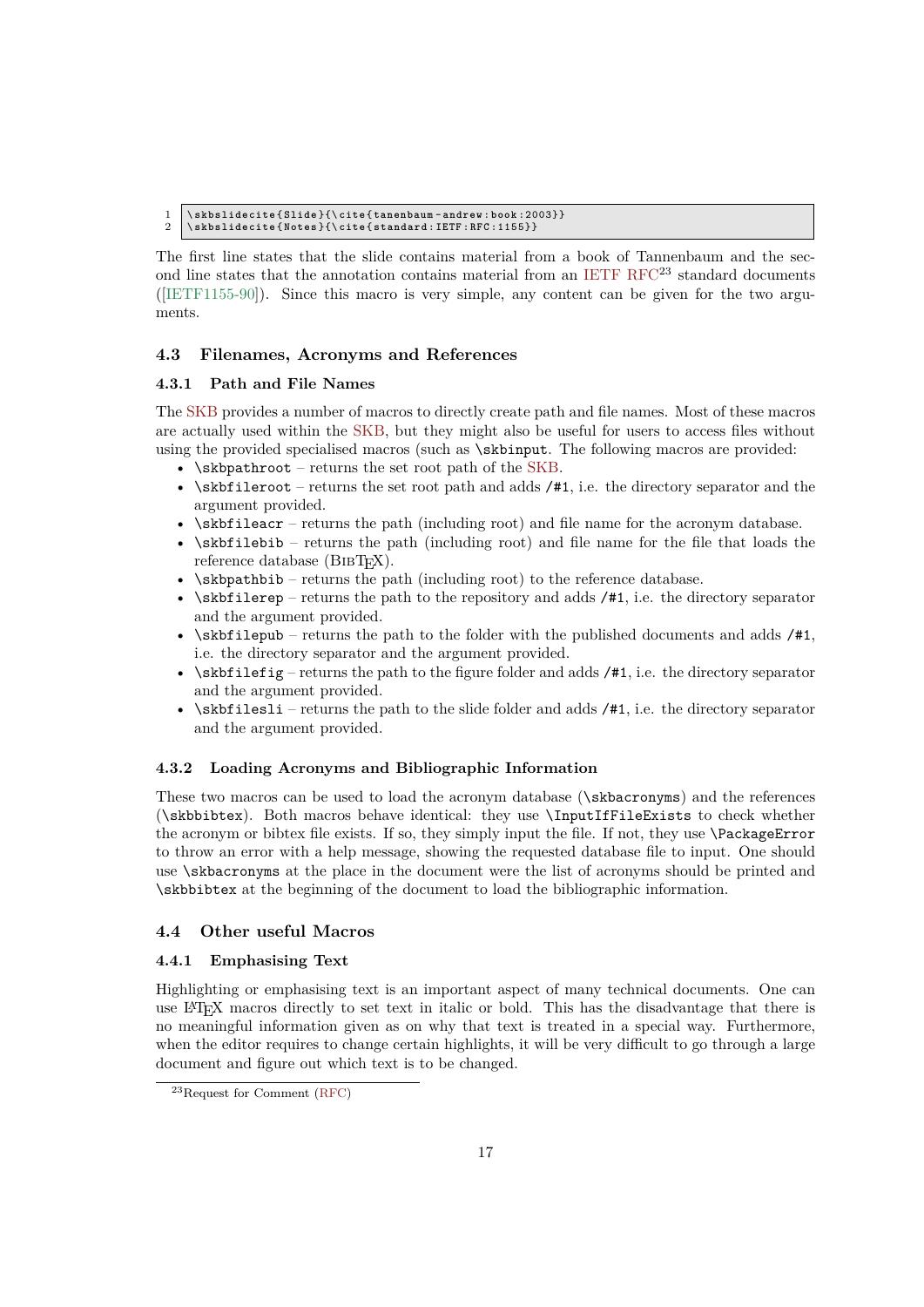To prevent that from happening, one can use L<sup>AT</sup>FX macros to actually distignguish between different highlighted text. A simple start is provided by the [SKB.](#page-20-1) It is simply because, at the moment, it only supports three different ways and no furhter meaningful information. But it is a start.

The macro \skbem comes with three different options. The option bold will set the text given in the argument in bold face. Similar, the option italic will set it italic. Last not least, the option code will use another [SKB](#page-20-1) macro (\skbcode) for typesetting the argument text. The following code shows some examples for the macro:

```
Use \cmd{\skbem} to produce \skbem[bold]{bold},<br>\skbem[italic]{italic} or \skbem[code]{type writer} text.
The example above shows the macro \skbem[code]{skbem} with<br>the option \skbem[italic]{bold} and \skbem[bold]{italic}.
```
And here the tinal type setting of that example:

Use \skbem to produce **bold**, *italic* or type writer text.

The example above shows the macro skbem with the option *bold* and **italic**.

This macro \skbcode is a facade for calling the macro lstinline from the listing package with a basic style that uses type writer font (ttfamily).

#### **4.4.2 Environments for lists and enumerates**

These two environments mimic the macro \tightlists from the memoir package. It might be usefull when not using memoir to minimise the margin between items in lists (iemize) and enumerations (enumerate).

Both environments do the following:

- Store current value of \parskip and \itemsep.
- Set \parskip and \itemsep to 0cm.
- Use the original environments (itemize for skbnotelist and enumerate for skbnoteenum)
- Set \parskip and \itemsep back to thir original value. Here is an example using first the classic list environment (itemize) and then the [SKB](#page-20-1) macro

skbnotelist  $^{24}$   $^{25}$  :

- Lorem ipsum dolor sit amet, consectetur adipisicing elit, sed do eiusmod tempor incididunt ut labore et dolore magna aliqua.
- Ut enim ad minim veniam, quis nostrud exercitation ullamco laboris nisi ut aliquip ex ea commodo consequat.
- Duis aute irure dolor in reprehenderit in voluptate velit esse cillum dolore eu fugiat nulla pariatur.
- Excepteur sint occaecat cupidatat non proident, sunt in culpa qui officia deserunt mollit anim id est laborum.

Now list with \skbnotelist:

- Lorem ipsum dolor sit amet, consectetur adipisicing elit, sed do eiusmod tempor incididunt ut labore et dolore magna aliqua.
- Ut enim ad minim veniam, quis nostrud exercitation ullamco laboris nisi ut aliquip ex ea commodo consequat.
- Duis aute irure dolor in reprehenderit in voluptate velit esse cillum dolore eu fugiat nulla pariatur.
- Excepteur sint occaecat cupidatat non proident, sunt in culpa qui officia deserunt mollit anim id est laborum.

Note: both macros will only change the margins of the memoir package is not loaded!

 $^{24}\rm{For}$  those who are interested, the 'Lorem Ipsum' is the standard phrase commonly used since the 1500s. <sup>25</sup>The following examples might have no effect on annotated slides...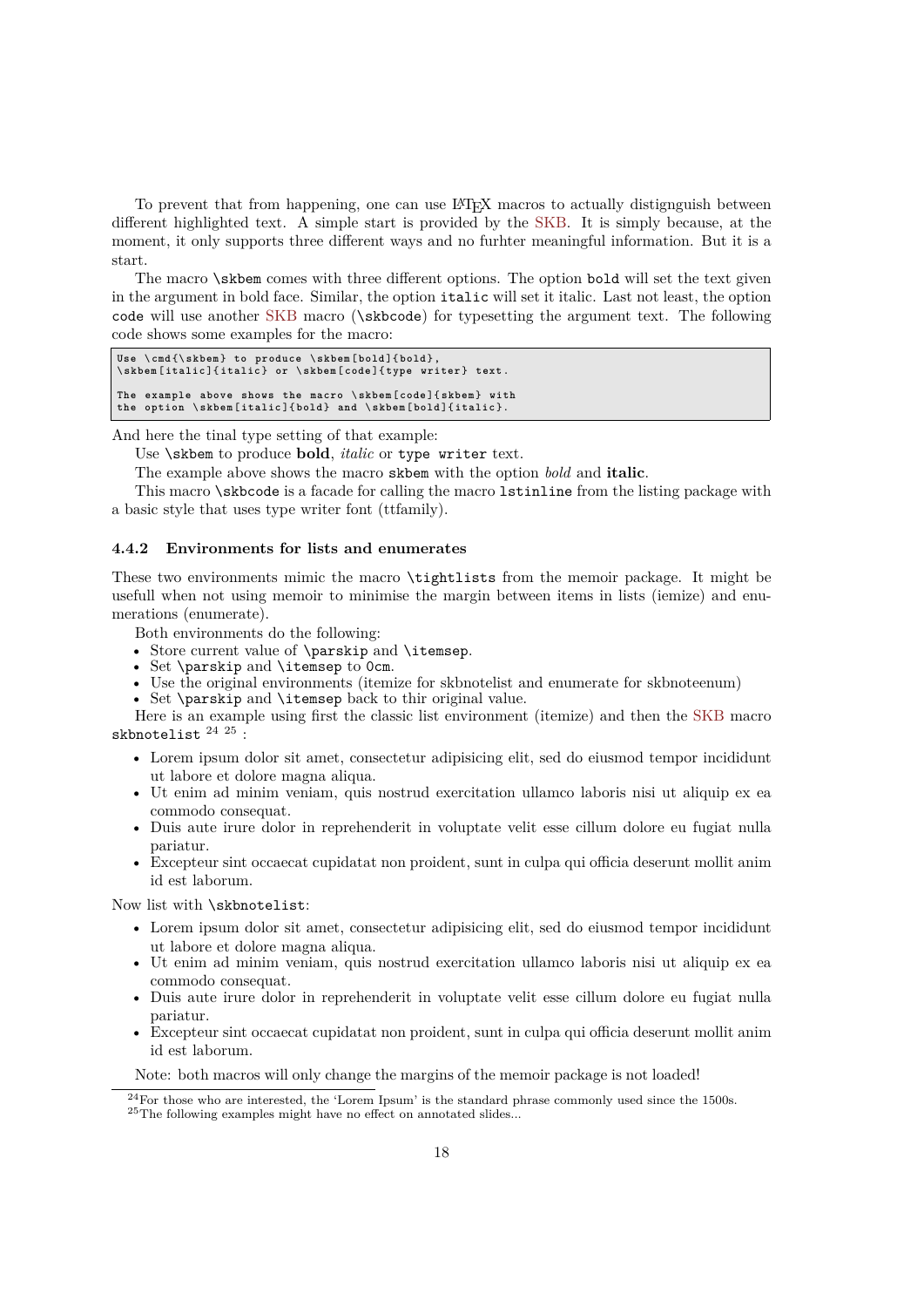#### **4.4.3 Macros for PDF Info**

The macro \skbtitle will set the title to be used for [PDF](#page-20-7) info. The default for the title is an empty string.

The macro \skbauthor will set the author information to be used for [PDF](#page-20-7) info. The default for the author is an empty string.

The macro \skbsubject will set the subject information to be used for [PDF](#page-20-7) info. The default for the subject is an empty string.

The macro \skbkeywords will set the keywords to be used for [PDF](#page-20-7) info. The default for the keywords is an empty string.

The macro skbpdfinfo will call the macro \pdfinfo to set the meta information in the created [PDF](#page-20-7) output file. The [SKB](#page-20-1) automatically calls this macro just before finishing the process of the main document, using the information provided by the above described macros. Furthermore, the date of the [PDF](#page-20-7) file will be set.

#### **4.4.4 Listings Styles and Support**

The [SKB](#page-20-1) comes with a few predefined styles for the listing package. Most of them use type writer font in scriptsize, arrange a grey box around the listing and set the keywords to Blue4.

- generic for any generic listing without specifying a language and no line numbers.
- genericLN same as generic, just with line number in the left side, which means allowing extra space left to the listing box.
- gentab almost the same as generic, but without definitions for frame and numbers, which seem to collide with some table environments.
- genericLNspecial same as genericLN, just with a lighter grey for the box.
- beamer-example style designed for examples in beamer frames.
- beamer-exampleLN same as beamer-example, just with line numbers on the left, which means allowing extra space left to the listing box.
- javaCode generic style plus lanugage Java.

There is also one macro supported, which sets the listing style back to normal, i.e. after changing it in the text. Some macros in the [SKB](#page-20-1) make use of this. All that \lstdefinestyle does is setting the basic style back to type writer font.

#### **4.4.5 Optional Text – Versions and Optional**

The [SKB](#page-20-1) provides two means to include text and other LAT<sub>EX</sub> commands on an otional basis. They are pre-configured and will be automatically set/unset according to the three main document types the [SKB](#page-20-1) supports:

- text is equivalent to any classic text document, for instance an article or a book.
- slide is used to idenify slides, for instance beamer frames.
- note is used to identify lecture notes or handouts, in essence annotated slides (frames).
- anim for beamer frames, used for text with animation activated.
- noanim for beamer frames, used for text with animation deactivated.
- memoir used for documents that include the memoir package.

We use the packages versions and optional and support both. The main difference is that with versions one has to use \beging and \end while with optional one can use more than one of the above introduced types. The macros for provided for optional text are: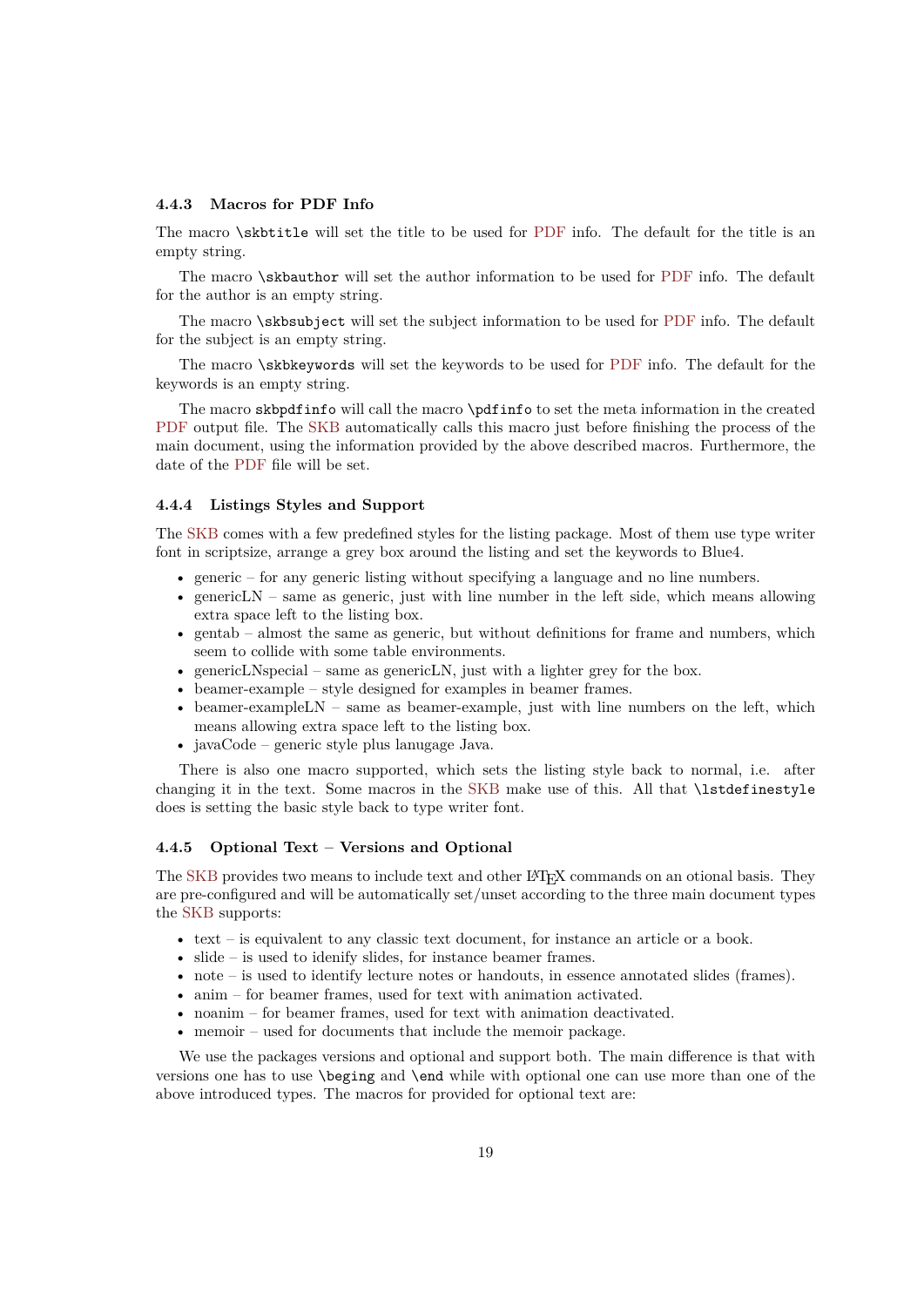- $\simeq$   $\skewDed$  skbmodetext and options using text will be valid if neither beamer nor beamerarticle is loaded (normal text).
- \skbmodeslide and options using slide will be valid if the beamer package is loaded (slides).
- \skbmodenote and options using note will be valid if the beamerarticle package is loaded (annotated slides).
- \skbmodeanim and options using anim will be valid if the beamer package is loaded and the [SKB](#page-20-1) is loaded with the argument beameranim
- \skbmodenoanim and options using noanim will be valid if the beamer package is loaded and the [SKB](#page-20-1) is loaded with the argument beamernoanim
- \skbmodememoir and options using memoir will be valid if the memoir package is loaded

The following code shows a few examples on how to use the optional text.

#### <span id="page-19-0"></span>**5 Examples**

#### A Simple Article

Take the article that describes the state of the art in protocols. Remember, we have all the contents for that in our repository directory. We go the directory that has the published articles published/articles and create a new file say protocols.tex .

```
\ d ocu me nt cl as s { skbarticle }
```

```
\ begin { document }
   \ author { Sven van der Meer }
   \title{Protocols, Formats and Communication Services}
   \ maketitle
   \ t a b l e o f c o n t e n t s *
  \ bigskip
  \ skbinput [ from = rep ]{ sota / protocols }
  \ section { Introduction }
     \ skbinput [ from =rep , level = subsection ]
           { sota / protocols / data _ encoding }
     \ skbinput [ from =rep , level = subsection ]
           { sota / protocols / message - formates }
     \ skbinput [ from =rep , level = subsection ]
     { sota / protocols / protocols }
\ skbinput [ from =rep , level = subsection ]
          { sota / protocols / protocol - services }
  \ skbinput [ from =rep , level = section ]{ sdo / omg / corba - giop }
   \skbinput [from=rep,level=section]{sdo/ietf/snmp-protocol}<br>\skbinput [from=rep,level=section]{sdo/itu/x700-cmip}
  \ skbinput [ from =rep , level = section ]{ sdo /w3c/ http }
\ end { document }
\ endinput
```
The article uses the class skbarticle. That class will load the [SKB](#page-20-1) package and the memoir class and do all settings we need. It prepares the title page and prints the table of contents like any other L<sup>AT</sup>EX article. It uses \skbinput to load files from the repository. The first one is loaded without requesting a level. In other words, there is some text right at the beginning of our article, without any special heading, like an abstract.

Then we do start the section 'Introduction' and collect a few files with their heading categorised as sub-sections. Reading the directory and file names, we can already guess what the introduction will be doing: it introduces general protocol concepts with regard to data encoding, protocol message formats, protocols themselves and protocol services. The last block loads four files with